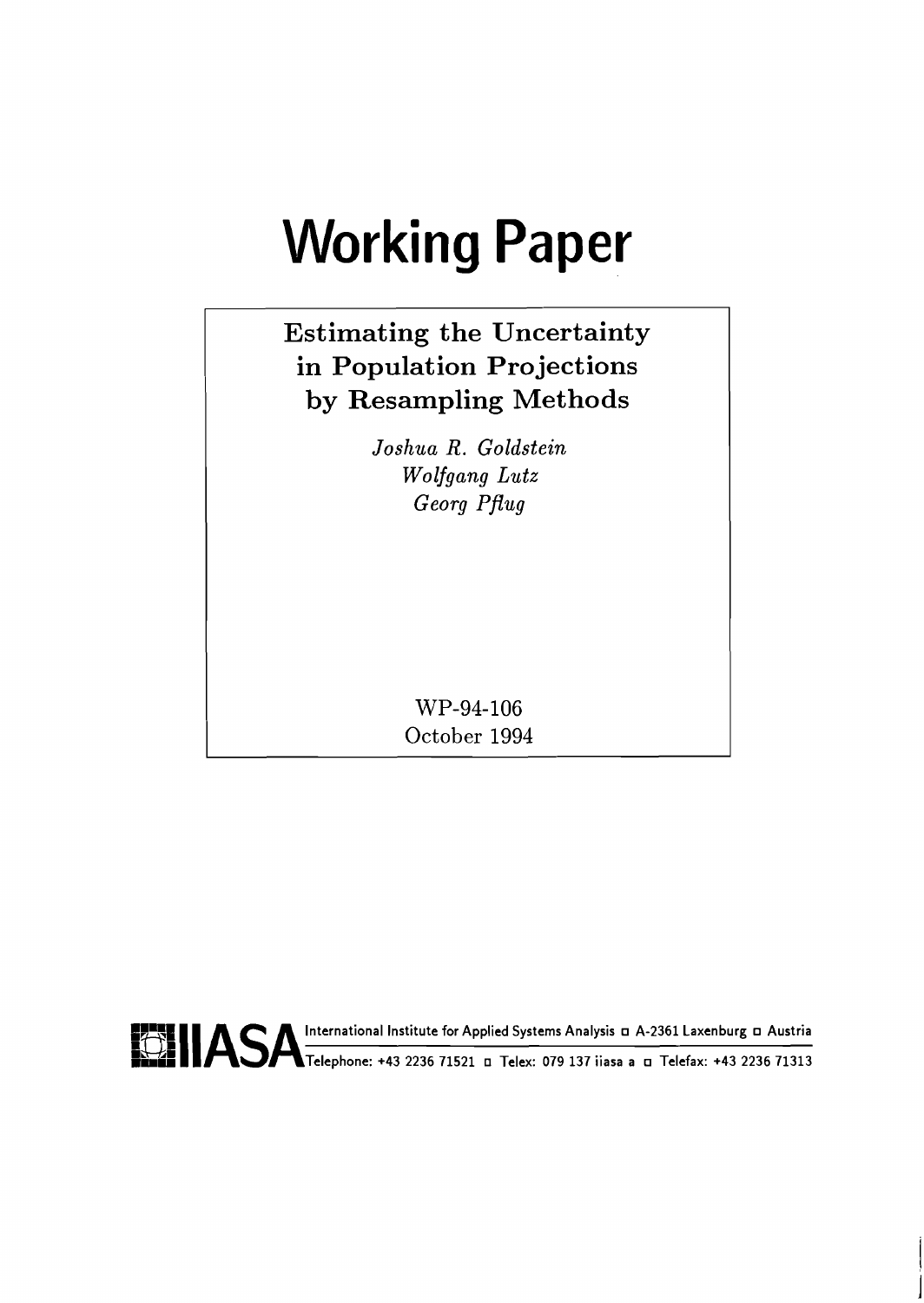## Estimating the Uncertainty in Population Projections by Resampling Methods

*Joshua R. Goldstein Wolfgang Lutz Georg Pflug* 

> WP-94-106 October 1994

**Working** Papers are interim reports on work of the International Institute for Applied Systems Analysis and have received only limited review. Views or opinions expressed herein do not necessarily represent those of the Institute or of its National Member Organizations.

**FILASA International Institute for Applied Systems Analysis D A-2361 Laxenburg D Austria kb;: The Telephone: +43 2236 71521 o** Telex: 079 137 iiasa a ¤ Telefax: +43 2236 71313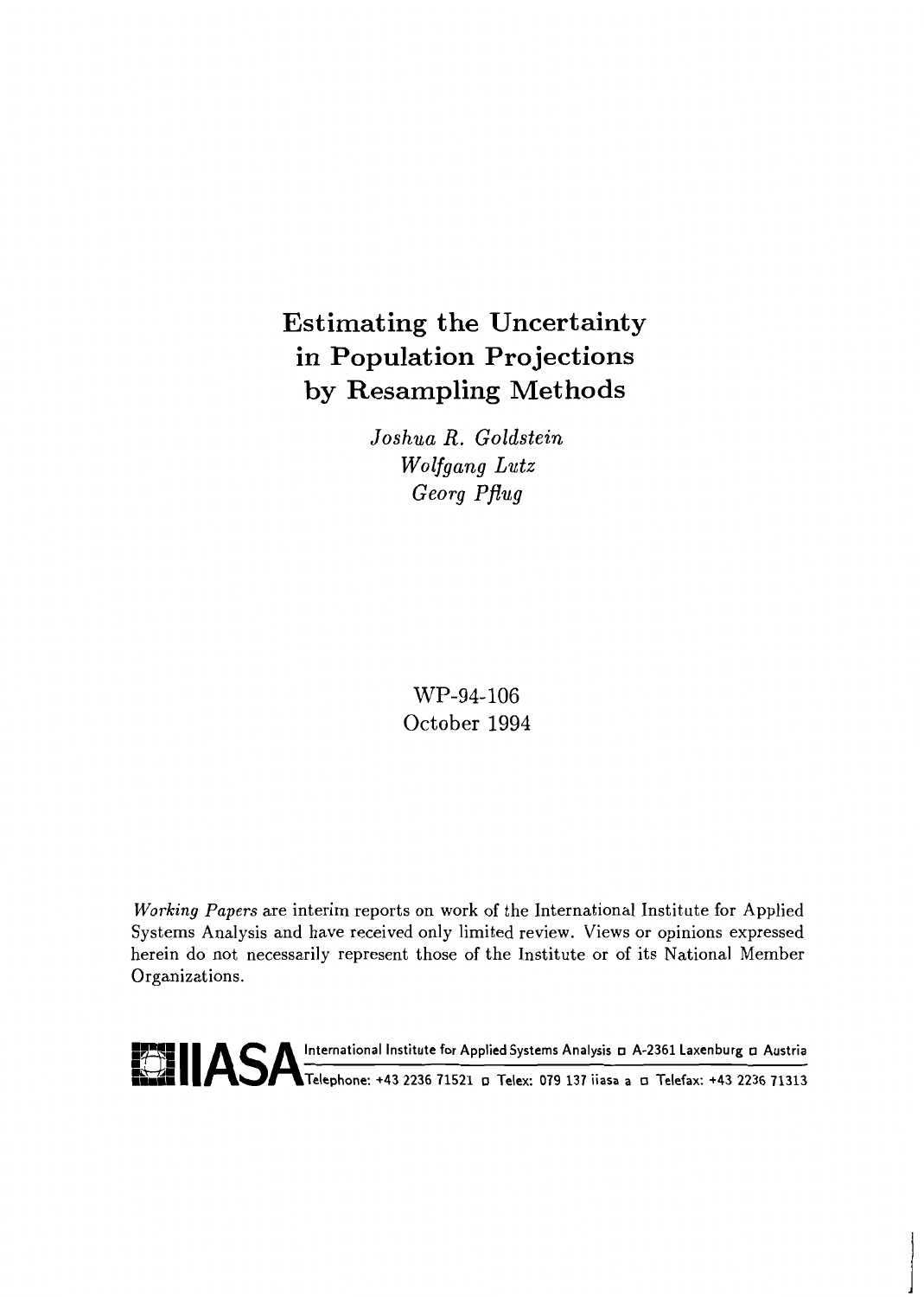#### **Abstract**

This paper proposes a new approach to introducing quantitatively measured uncertainty into population projections. It is to a lesser degree based on past time-series than other approaches, since it uses random walk models for migration, mortality and fertility, for which upper and lower bounds are defined. No parametric distribution is fitted to the observations, but the random walk is resampled from the past data. By putting bounds on the level that fertility can reach in the future, further substantive information is introduced that transcends the information derived from the observed time series. By sampling 10.000 path of the random walks in fertility, mortality and migration, the distributions of population size and structure up to 2050 for Austria, Mauritius and USA are estimated.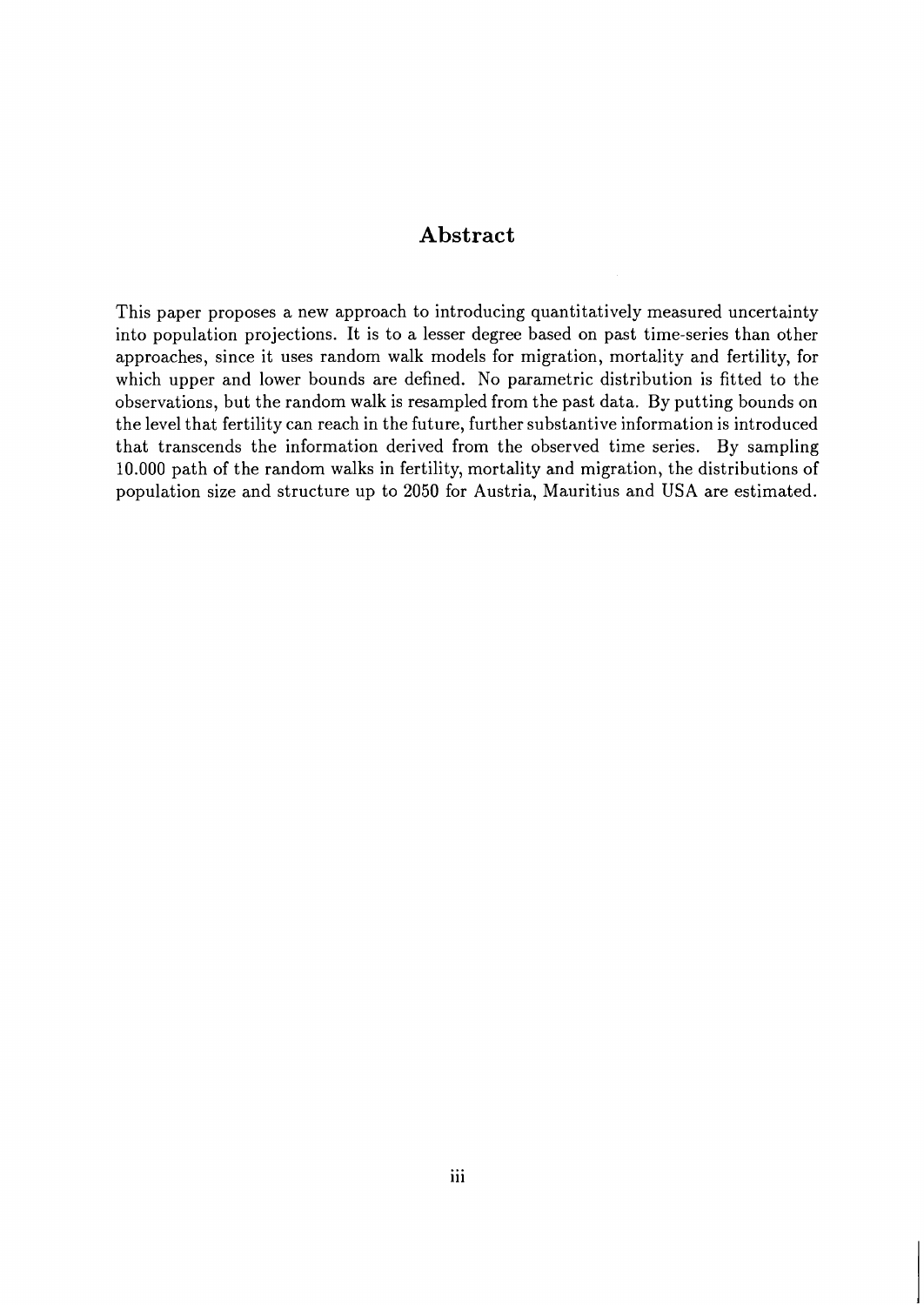## **Estimating the Uncertainty in Population Projections by Resampling Methods**

*Joshua R. Goldstein TVolfgang Lutz*   $Geora$  *Pflug* 

## **1 Introduction**

### **1.1 The need for new projection approaches**

Recent ecological concerns and considerations of sustainable development have brought the notion of the "resilience" of systems to prominence in areas outside ecology itself. It refers to the robustness or shock absorbing capacity of a system. This concept is also applicable to social, economic, and political systems. In the field of social security one may for instance ask how robust the present system is to alternative possible future fertility, mortality and migration trends. An investigation of such issues requires looking at the variance as well as the mean.

Traditionally, population projections have not systematically considered the variance of future population sizes and age structures. Attention has focussed on a medium projection, which is considered to be the most likely variant. When high and low variants are given, it is always emphasized that they should not be considered as statistical confidence intervals of any kind. The underlying logic and basis for alternative assumptions in the high and low variants remain unclear.

Aside from demographers there seem to be three groups of persons interested in the results of population projections: The first group consists of other scientists in the social and natural sciences. The recent upsurge of environmental and global change research has heightened the demand for population projections far into the future. A major reason for this demand lies in the fact that many indicators used in such studies are on a per capita basis, i.e. by definition require a population figure in the denominator. In other cases population size is assumed to have a direct effect as is done in studies on C02 emissions which combine different assumed future population trends with different assumed per capita emissions to assess alternative possible paths of global warming (e.g Boongaarts (1992), Birdsall (1992), Lutz (1993), Bartiaux and van Ypersele (1993)). Also related to global warming issues is the large group of energy demand models which is probably the greatest scientific consumer of population projection data (e.g. Gouse et al.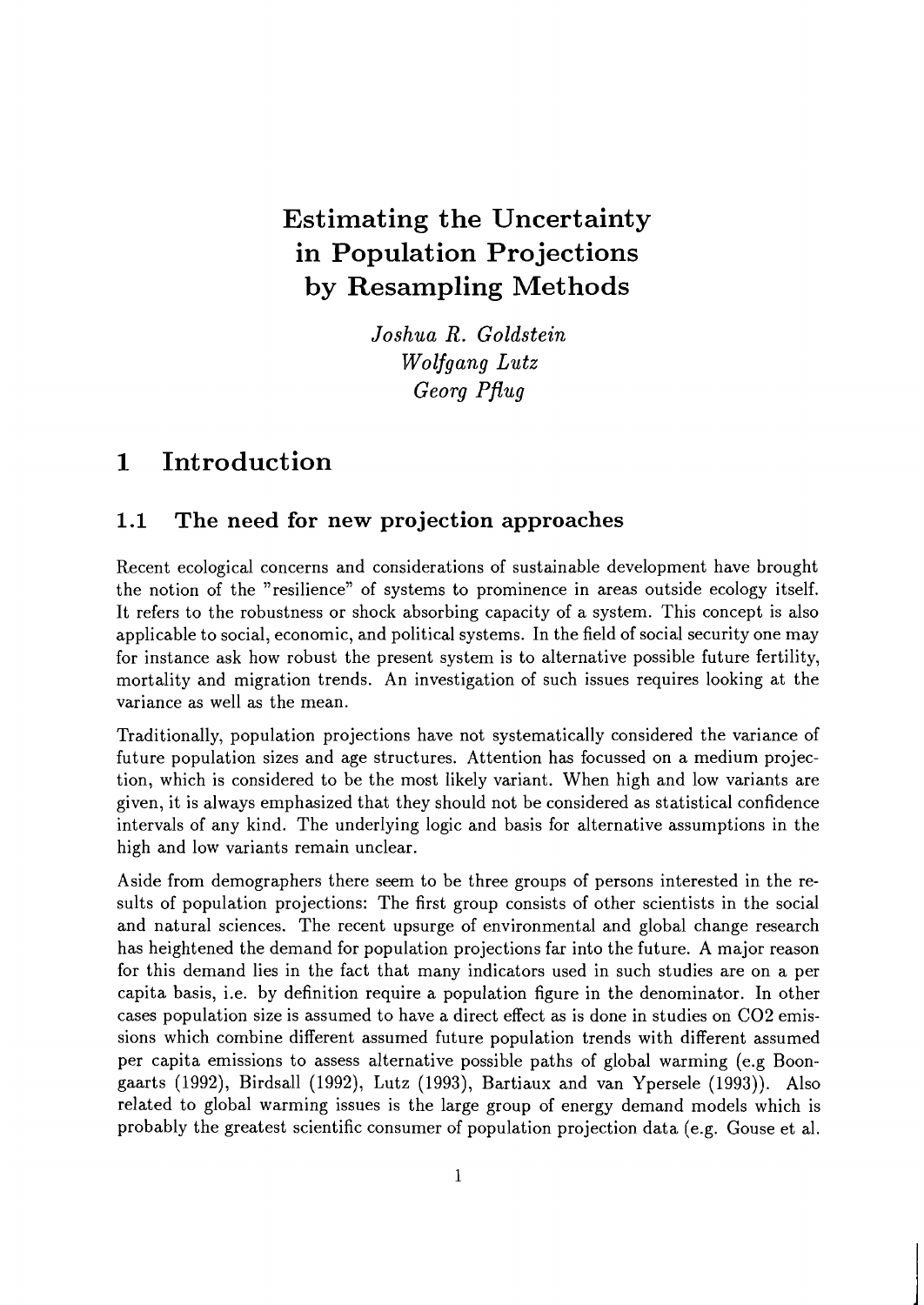(1992), Leontief and Sohn (1984)). The increasing sophistication of scenario approaches in many of these non-demographic studies has increased the demand for alternative population scenarios which requires an explicit consideration of the possible variance in future demographic rates.

The second group of population projections users are planners and public policy makers. Especially in the secotors of health, education, and social security, medium- and longterm planning includes demographic variables as crucial components. In the past, public administrators and planners have been generally satisfied with one most likely population projection, but increasingly aiming at robust policies requires sensitivity analysis including the consideration of alternative demographic trends. A third group of users, finally, are business and the general public. In general, their demand is not too different from that of public planners with a somewhat shorter time horizon. But there is a very specific subgroup, including educational institutions and advocacy groups in the group of environment and family planning, that explicitly wants to use alternative population projections for educational and illustrative purposes.

In summary the different groups interested in population projections seem to expect two different things from the demographers preparing such projections: (1) a single most likely projection, that can be used without further thinking about the problem of uncertainty, and (2) information about alternative less likely but still possible trends for the analysis of sensitivity and ex ante testing of the robustness of certain systems.

How can demographers meet this twofold demand better than has been done in the past? We can see two possible approaches: One approach is the systematic consideration of alternative extreme- case scenarios based on expert opinion as recently applied by Lutz ((1991) for Europe and North America; (1994a) for 12 world regions). Under this approach experts in the fields of fertility, mortality, and migration are asked to discuss on the basis of their full knowledge-which goes far beyond the analysis of past trendspossible alternative future trends in the three components. For the actual projection these alternatives (two for each component) are combined into eight scenarios plus one central scenario combining all three means. This last scenario meets the demand for one most likely path the others serve the purpose of sensitivity analysis. But still this approach does not yet provide probabilities for the individual point scenarios.

The other approach thus would be the explicit quantification of uncertainty by incorporating information about vital rate variability and possibly the errors of past forecasts. It is evident that both forecasters and users would like to know what confidence to place in specific projections and what the full distribution of possible future population trends look like, but as yet no single technique to do this unambiguously has gained currency. A recent US Bureau of the Census (1989) forecast notes: "Many problems remain before a method can be developed for placing reliable confidence intervals around population projections." To further advance the discussion about probabilistic population projection models this paper proposes a method that combines some of the features of the different categories of models as will be discussed below.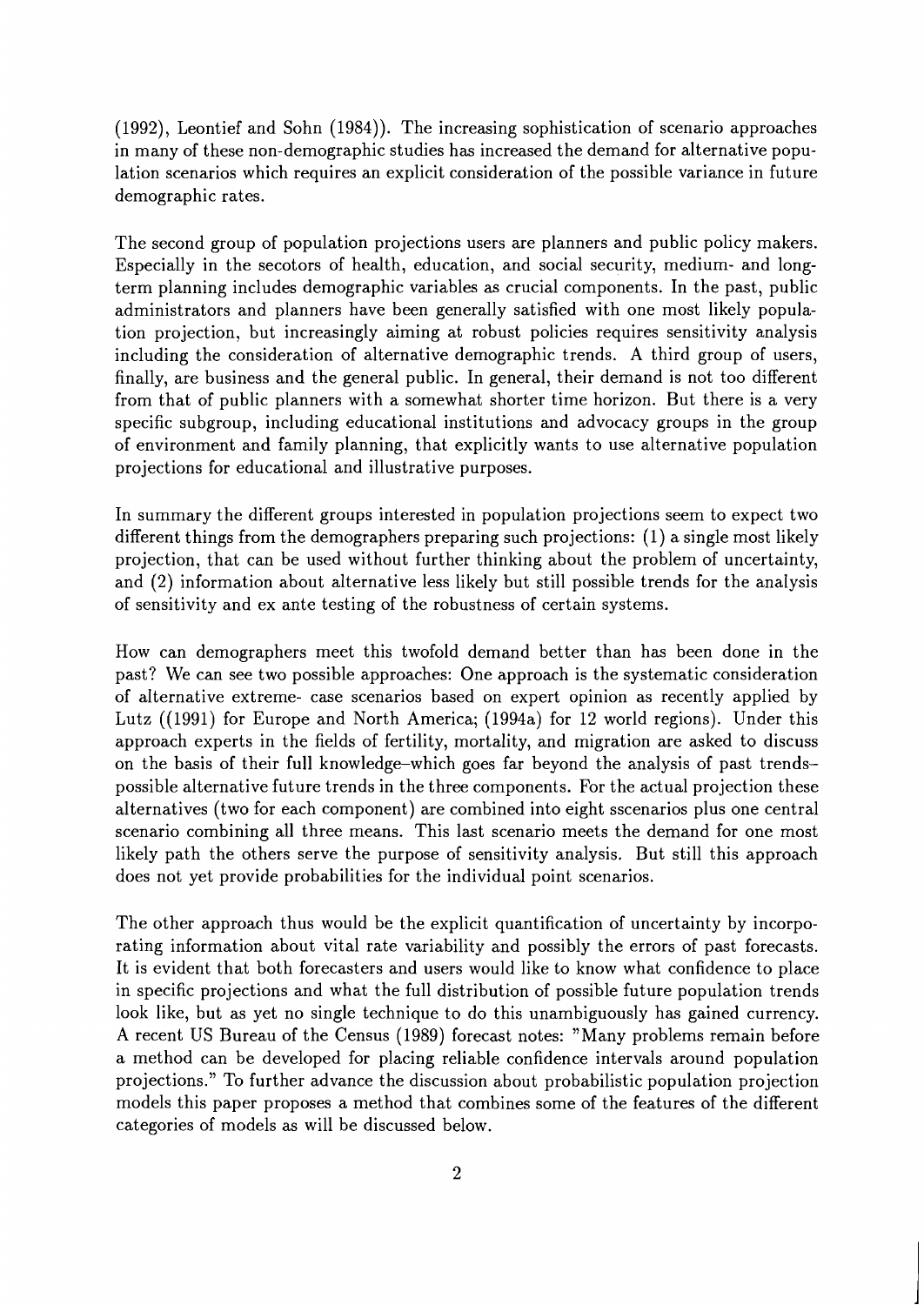### **1.2 Literature**

A number of random models have been proposed for modeling uncertainty in demographic rates. These models fall into two categories: empirical models of forecasting success which measure all forms of rate variation - random and structural - and time-series models which analyze only the random variation in vital rates. In the first category are Keyfitz (1981) and Stoto (1983)) who both propose using the observed errors in past forecasts as the basis for statements about future variation. Empirical comparison with forecasts has the advantage of including all sources of forecast error, ranging from unexpected vital rates changes to computational errors. On the other hand, in order to apply the method to current forecasts, a very strong assumption needs to be made: that the errors in future forecasts are of the same magnitude as in the past. This is of particular concern since the most recent forecasts are least represented in the sample of empirical forecasts because their accuracy has yet to be seen. This is problematic because not only do methods of choosing high, low, and medium assumptions change, but so also does the potential variability of vital rates. Unless both rate variability and projection technology stay the same, it is unclear how good an indicator past errors of future uncertainty.

The direct analysis of population trends themselves offers a distinct alternative. Starting with the Lee's (1974) analysis of U.S. fertility rates until today, time-series methods aim to define a structure to the process of changing rates, for example a random walk with drift, or an ARIMA. Tuljapurkar (1989) offers an overview of different stochastic models. Lee (1974) analyzes the structure of variation in U.S. fertility rates. Lee (1993) also examines U.S. fertility rates, but analyzes age-specific rates. Lee and Carter (1992) and McNown and Rogers (1989) both forecast age-specific mortality rates.

Such methods produce not only a central forecast, but also the entire probability distribution, showing where fertility and mortality rates are likely to be at any future specified date contingent on a normal distribution of errors. To date, there have been few attempts to use random rates in making projections [ Notable exceptions include Cohen's (1986) work on Sweden and Lee and Tuljapurkar  $(19xx)$ ] Time-series analysis to date – particularly of fertility trends - has not been particularly convincing, because results have varied so much with model specification. Furthermore, since the models are relatively difficult to understand, it is almost impossible for a potential user to decide which specification he or she has more confidence in.

Keyfitz (1989), tried to combat the complexity of time series models, by incorporating uncertainty into projections using Monte Carlo techniques to simulate vital rate fluctuations. While claiming to be model-free, however, Keyfitz was of course relying on some specification in making his random trials. In particular, the distribution of fertility and migration were assumed to be i.i.d., with distributions equal to their historical distributions. Life expectancy was assumed to grow at a constant, if randomly chosen rate, for the entire sample period.

In this paper we try to follow in the examples of both Keyfitz and the time-series analysts. We use random draws, incorporating the bootstrap of Keyfitz, but rather than drawing levels or constant rates of change we specify processes by which the vital rates evolve and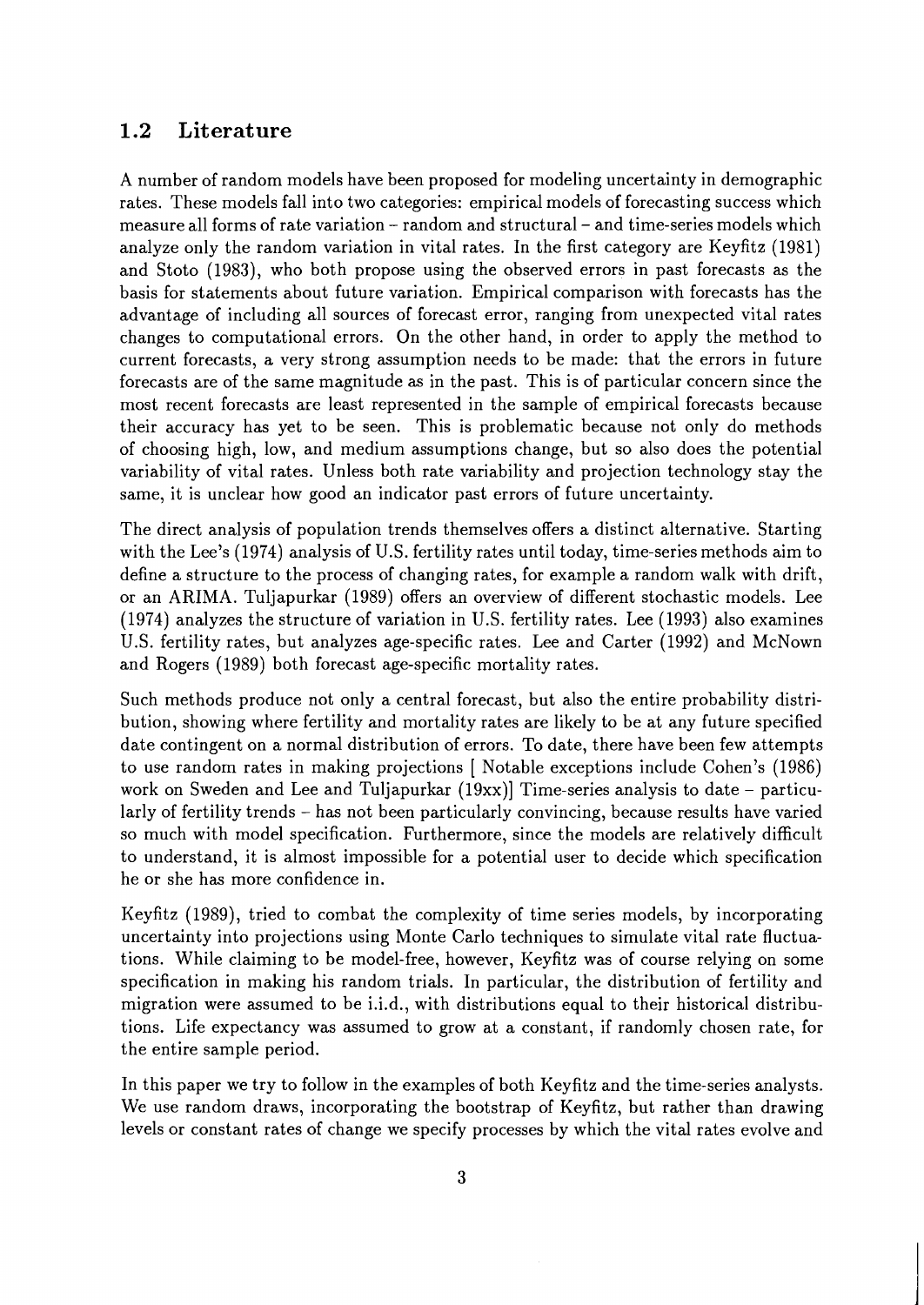sample historic differences, either multiplicative or additive. This means that we are able to include the historical information from the data in the distribution as Keyfitz does, while maintaining the link between future rates and the rates at the point of forecast that time-series analysts have achieved.

#### $\bf{2}$ **The Model**

Forecast models in general – and population forecasts/projections in particular, are usually based on the principle of constancy. The distinction between models - whether they be complex ARIMA models or fixed-rate age structured population models - is **what** they choose to hold constant.

In projecting a vital rate, the most naive guess for the future would be constancy at present levels. A more educated guess  $-$  in the sense of incorporating more information  $$ would take into account the recent trends. And an even more sophisticated guess would include information about the changeability in the trend.

How can one measure past variance and include it in our forecast? One way is to fit model probability distributions to empirical data, by estimating a parametric distribution. The approach taken here is to create an empirical distribution and sample from it at random. This is similar to the idea of a bootstrap sample. Our motivation for using the empirical sample instead of some parametric one is that we have no basis for arguing for any particular parametric shape. For example, it would be difficult to argue, on theoretical grounds, that the distribution for changes in fertility rate should be unimodal or bimodal, or whether it should be symmetric or asymetric. In the absence of theory, then, we let the data speak for themselves.

A number of random models have been proposed for modeling the evolution of demographic rates. Both Keyfitz' (1989) model and the one presented here fit into more general frameworks of random population models. Keyfitz' model corresponds to what has been called the "IID Model" in Tuljapurkar (1989, page 231) or a "white noise" process in Lee (1974, page 610). Our model corresponds to either the "Markov Model" (Tuljapurkar, page 231)) or a "random walk process" (Lee, page 613).

#### **2.1 The Projection Model**

We start with the basic data from the starting year  $t = 0$ . Let  $N_x^f$  resp.  $N_x^m$  the female resp. male population at age x, where  $x = 0, \ldots, 100$ .

Let  $l_x^s$  be the number of survivals from life-table valid for the spring-off year normalized to  $l_0^s = 1$ . Here *s* stands for the sex:  $s = f$  for females and  $s = m$  for males.

Let  $a_x$  be the person-years lived by those who die in the interval  $[x, x + 1]$ . We set  $a_0 = 0.12; a_1 = 0.37; a_x = 0.5$  for  $2 \le x \le 100$  and define as usual the death probabilities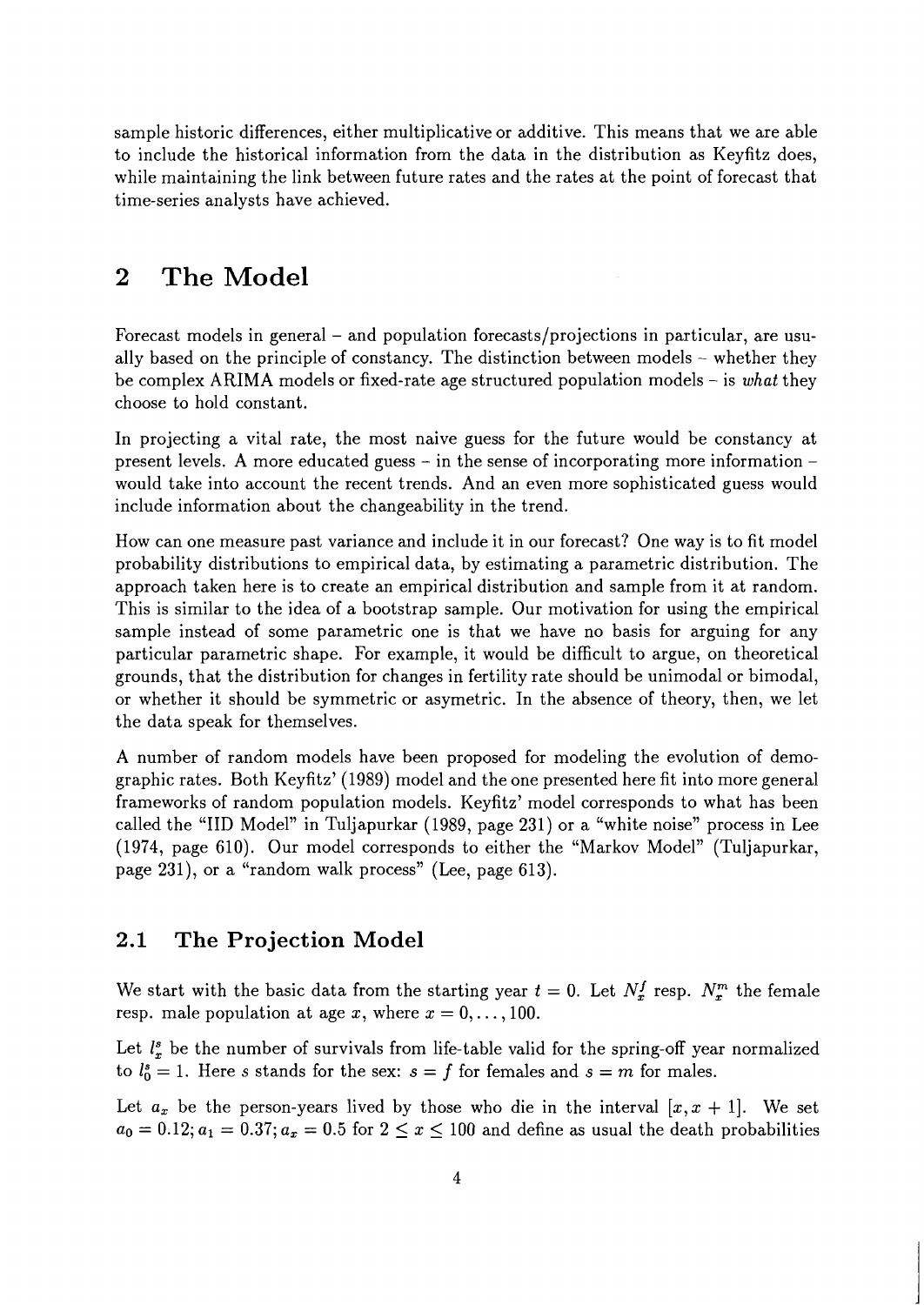$q_x$  and the lived person years  $L_x$  as

$$
q_x^s = \frac{l_x^s - l_{x+1}^s}{l_x^s} \qquad x = 0, 1, ..., 99
$$
  

$$
L_x^s = l_{x+1}^s + a_x(l_x^s - l_{x+1}^s) \qquad x = 0, 1, ..., 99
$$

The person-years lived for ages 100 and older are defined as

$$
L_{100}^{s} = \, \simeq L_{100}^{s} = l_{100}^{s} \left( \frac{1}{q_{99}} - 0.5 \right)
$$

which comes from setting  $\mu_{100} = q_{99}$ .

As is well known,  $l_x$  may be regained from all probabilities  $q_y$  by

$$
l_x^s = \prod_{y=0}^{x-1} (1 - q_y^s)
$$

Let  $F_x$  be the age-specific fertility rates in the starting year, i.e. the number of babies born to a woman of age  $x$  divided by the average female population of that age.

Denote by  $f_0$  the total fertility rate (TFR)

$$
f_0 = \sum_x F_x.
$$

#### **2.1.1 The Cohort Component Model**

The basic equation

population(t + 1) = population(t) \* survivorship(t) + births(t) + migration(t)

reads here (for females)

$$
N^{f}(t+1) = S^{f}N^{f}(t) + 0.49 \cdot f_{t} \cdot P \cdot N^{f}(t) + g_{t}^{f} \cdot G^{f}
$$
 (1)

where

 $N^{s}(t)$  is the vector of the population of sex s in year t, i.e.

$$
N^{s}(t) = \left(\begin{array}{c}N_{0}^{s}(t) \\ \vdots \\ N_{100}^{s}(t)\end{array}\right);
$$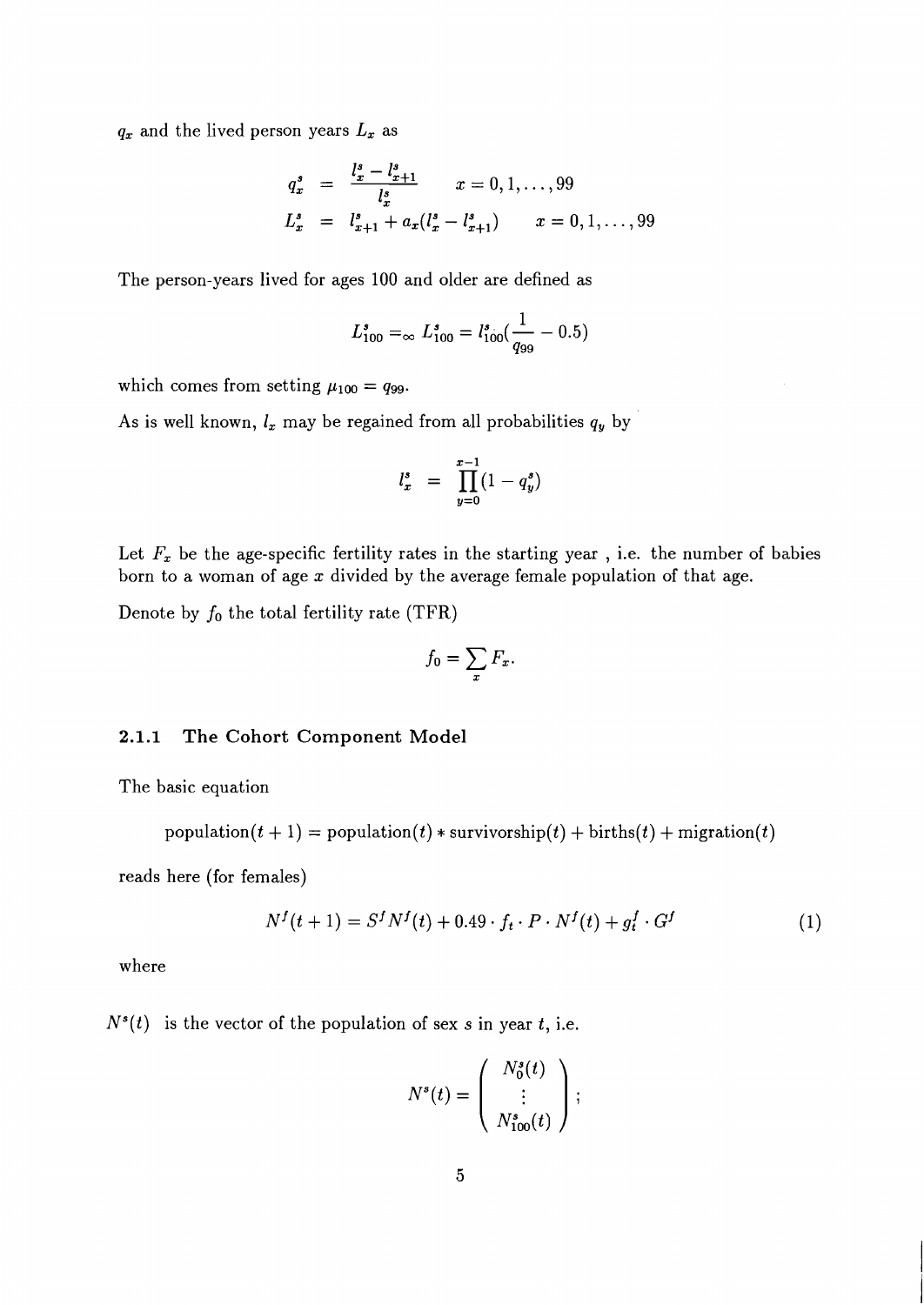$S^s$  is the [101  $\times$  101] survivorship matrix

$$
S^s = \begin{pmatrix} 0 & 0 & 0 & \dots & 0 & 0 \\ s_1^s & 0 & 0 & \dots & 0 & 0 \\ 0 & s_2^s & 0 & \dots & 0 & 0 \\ \vdots & \vdots & \vdots & \ddots & \vdots & \vdots \\ 0 & 0 & 0 & \dots & s_{100}^s & 0 \end{pmatrix},
$$
 (2)

where  $s_x^s$  are the age-group specific survival probabilities

$$
s_x^s = \frac{Lx + 1^s}{L_x^s};
$$

- $f_t$  is the total fertility rate in year  $t$ ;
- P is the  $[101 \times 101]$  matrix

$$
P=\left(\begin{array}{cccc}p_0 & p_1 & \ldots & p_{100}\\ 0 & 0 & \ldots & 0 \\ \vdots & \vdots & \vdots & \vdots \\ 0 & 0 & \ldots & 0\end{array}\right),
$$

where  $p_x$  is the probability that (in the spring-off year) a woman, given that she gives birth, is of age x, i.e.  $(p_x = \frac{F_x}{f_0});$ 

- $g_t^s$  are the total net migrations;
- $G^s$  is the vector of probabilities  $G_x^s$ , that a migrating person of sex s has age x

$$
G^s = \left(\begin{array}{c} G_0^s \\ \vdots \\ G_{100}^s \end{array}\right).
$$

The values  $G_x^s$  are calculated from the age-specific net migrations  $M_x^s$  of the springoff year by

$$
G_x^s=\frac{M_x^s}{g_0^s}
$$

with  $g_0^s = \sum_x M_x^s$ .

The model for males (which is dependent on the model for females, but not vice-versa) is

$$
N^{m}(t+1) = S^{m}N^{m}(t) + 0.51 \cdot f_{t} \cdot P \cdot N^{f}(t) + g_{t}^{m} \cdot G^{m}.
$$
 (3)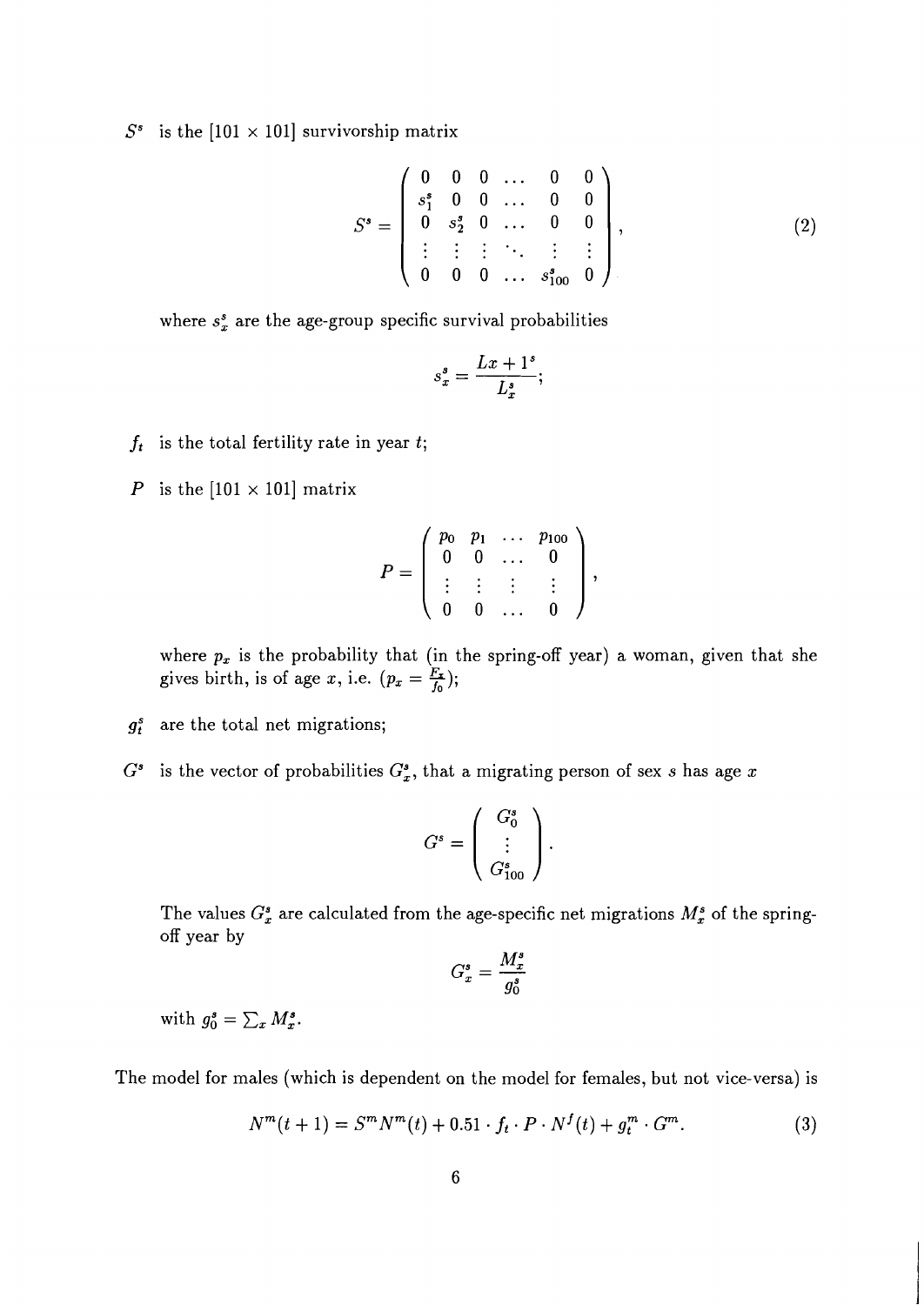#### **2.1.2 Multiplicative Changes in Mortality and Fertility**

In the following, a model of muliplicative changes of the death probabilities  $q_x$  is considered: Let r be some factor and set

$$
q_x^s(r) = r \cdot q_x^s
$$

Using the quantities  $q_x^s(r)$  for the calculation of the  $l_x$ 's and the  $L_x$ 's we get

$$
l_x^s(r) = \prod_{y=0}^{x-1} (1 - q_y^s(r))
$$
  

$$
L_x^s(r) = l_{x+1}^s(r) + a_x(l_x^s(r) - l_{x+1}^s(r))
$$

The life expectancy  $e_0$  at birth pertaining to this mortality pattern is calculated according to the formula

$$
e_0^s(r) = \sum_{x=0}^{100} L_x^s(r) = \sum_{x=0}^{99} (x + a_x) q_x^s(r) \cdot l_x^s(r) + [100 - 0.5 + \frac{1}{q_{99}^s(r)}] l_{100}^s(r) \tag{4}
$$

The life expectancies for the spring-off year are of course  $e_0^f(1)$  resp.  $e_0^m(1)$ .

Since the factors  $r$  influence the survorships by

$$
s_x^s(r) = \frac{L_{x+1}^s(r)}{L_x^s},
$$

the survivorship matrix (2) is a function of r too:  $S^s = S^s(r)$ .

We will also adopt a multiplicative structure for the age-specific fertility rates:

We assume that the probabilities  $p_x$  are constant over time, i.e. given that we know an estimate  $f$  of the TFR in some year, the age-specific fertilities in that year are

$$
F_x=p_x\cdot f.
$$

The final model, which contains the multiplicative factors  $r_t^s$  is

$$
N^{f}(t+1) = S^{f}(r_{t}^{s})N^{f}(t) + 0.49 \cdot f_{t} \cdot P \cdot N^{f}(t) + g_{t}^{f} \cdot G^{f}
$$
  

$$
N^{m}(t+1) = S^{m}(r_{t}^{m})N^{m}(t) + 0.51 \cdot f_{t} \cdot P \cdot N^{f}(t) + g_{t}^{m} \cdot G^{m}.
$$

Assuming that  $\{r_t^f\},$   $\{r_t^m\},$   $\{f_t\},$   $\{g_t^f\},$   $\{g_t^m\}$  are stochastic processes, with knownprobabilistic structure, one sees that  $N<sup>f</sup>(t)$  and  $N<sup>m</sup>(t)$  are stochasticvector processes, with distributions being completely specified by the starting values and by the joint distribution of  $\{r_t^f\}, \{r_t^m\}, \{f_t\}, \{g_t^f\}, \{g_t^m\}$ . In the next section, the specification of these processes will be discussed in detail.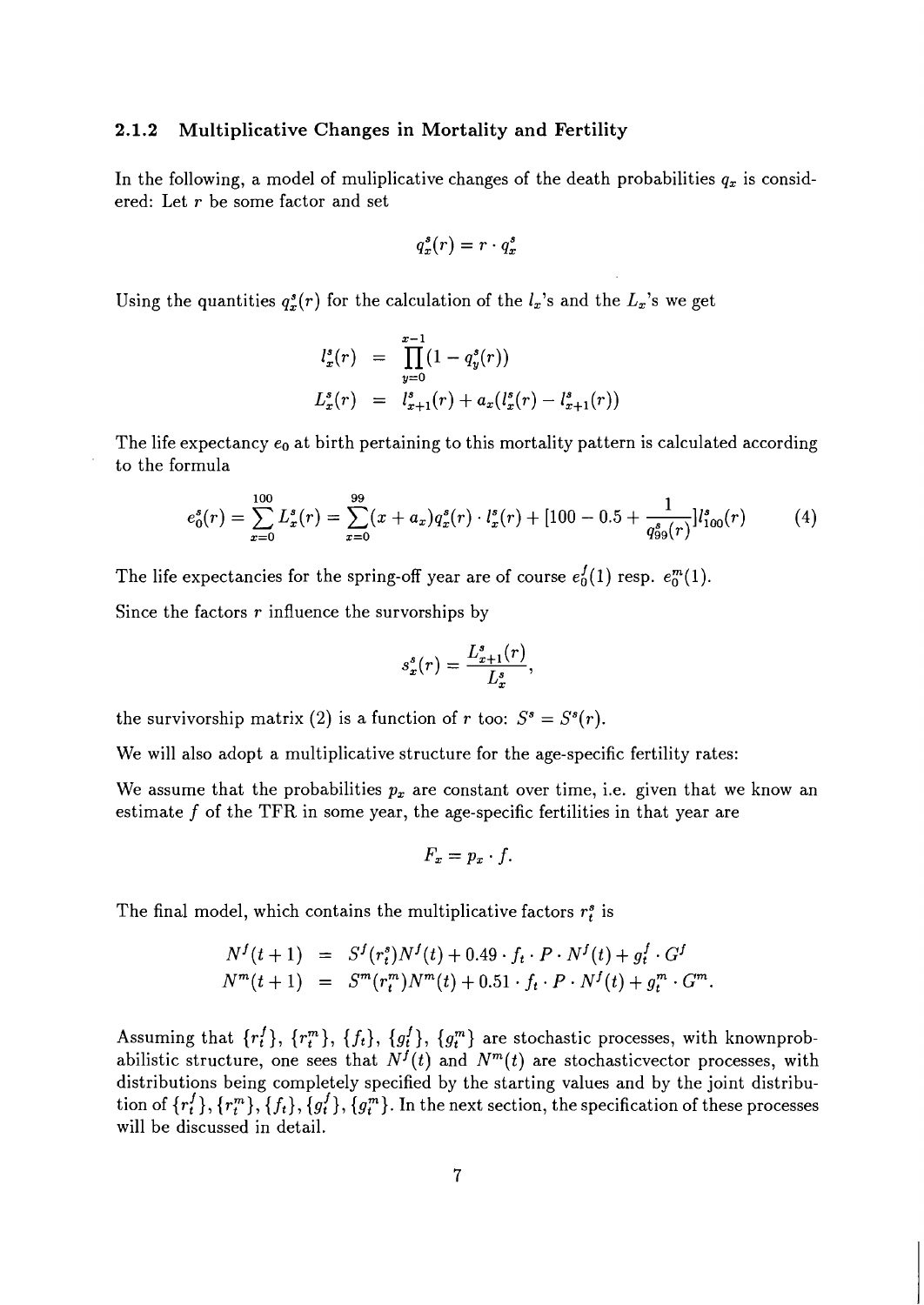#### **2.2 The structure of Vital Rate Variation**

We model the randomness in fertility, mortality and migration rates independently. Although fertility and mortality were inversely-related in pre-transition societies like the pre-industrial England of Malthus, we are not aware of any evidence of covariation of vital rates in post-transition populations.

As mentioned, the input data that constitute our time series are the total fertility rate, life expectancy at birth, and annual net migration. We let each set of age specific rates vary according to a single index parameter. Age-specific rates are calculated using fixed schedules for fertility and mortality. As the TFR and life-expectancy vary, we adjust all age-specific rates by a constant multiplier.

In the following sections we explain, and attempt to justify, the structure of the stochastic processes specified for each vital rate.

#### 2.2.1 Fertility

When dealing with any model of variability in fertility rates over time we need to decide if the magnitude of fertility change is proportional to the current level or of fixed additive size. Here we look at the theoretical and empirical arguments. We conclude that the multiplicative model is a better choice.

Having decided that the fertility level in year *t* will be a simple function of the level of the previous year,  $t-1$ , and some random change, the simplest two models that offer themselves are the additive and multiplicative random walks:

$$
f_t = f_{t-1} + \delta \tag{5}
$$

$$
f_t = f_{t-1} \times \epsilon \tag{6}
$$

Both of these are stationary markov processes, where  $\delta$  is a random variable of additive change,  $\epsilon$  is a random variable for multiplicative change, and  $f_t$  is the level of fertility in year *t.* 

The data can tell us which specification is more appropriate. The choice between an additive and a multiplicative specification boils down to a test for heteroskedacity as is common in regression analysis. One simple way is to plot the ordered TFR values against the absolute changes and then against the proportional changes and to check by eye if there is a pattern. An arithmetic way of doing this is to divide the ordered sample in two halves and see how the average change in the lower half compares to the average change in the upper half.

We see in table 1 concerning U.S. fertility the mean absolute difference is about one-anda- half times bigger for the larger TFRs than for the smaller TFRs. The mean proportional change, however, is virtually the same despite the change in TFR value. These results support our theoretical argument for a multiplicative model. The same test was performed using Japanese fertility rates 1960-1989 (with a cut-off level at 1.88) and Austrian fertility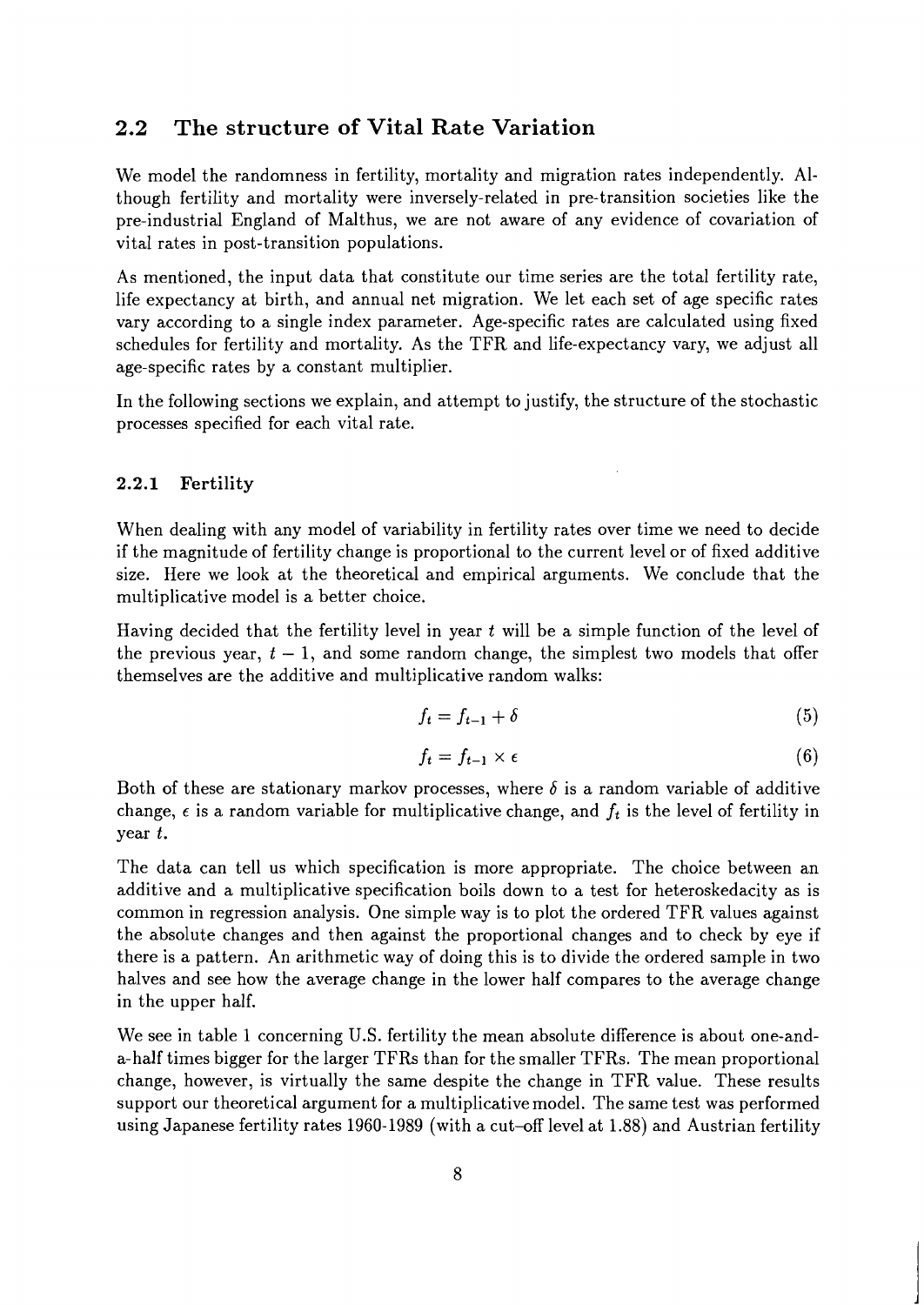#### Table 1: Average change in U.S. fertility rates 1917- 1988, by type of change and fertility level

|                                                   |       | $TFR < 2.54$ $TFR > 2.54$ |
|---------------------------------------------------|-------|---------------------------|
| Number of years                                   | 36    | -35                       |
| Mean absolute change: $(f_{t+1} - f_t)$           | 0.075 | 0.112                     |
| Mean proportional change: $(\frac{f_{t+1}}{f_t})$ | 1.038 | 1.035                     |

rates 1953-1992 (with a cut-off level at 2.05) and resulted in similar findings (more so in Ausatria than inm Japan), hence supporting the multiplicative assumption.

We detrend fertility in our projection model. Extrapolation of fertility trends, which have in the long-term been declining, implies that women will soon have no children.' On the other hand, extrapolation of the recent short-term upswing in fertility rates in some countries would result in monotonic increases in fertility.

Although in the last century fertility rates have shown a net decline, in the more recent past say since the end of the baby-boom they have oscillated in an apparently random fashion. The theory of the demographic transition, where fertility follows a logistic-like path from a high plateau in natural fertility populations to a low plateau in fertilitycontrolling populations, also, cautions us against extrapolating from a trend across the two regimes. Furthermore, even since fertility control, which was well established in the time of the first big world-wide dip in fertility in the great depression, there seem to be two distinctly different dynamics pre- and post-baby boom. We intentionally include only the post-baby boom period, which we see as basically trendless. In fact, since the 1970s fertility rates have declined in Austria from 1.87 to 1.50, in the United States they have risen slightly from 1.879 to 1.9321 [ note these numbers refer to different time periods], and even in Mauritius, rates have oscillated and risen recently.

Because of the lack of clear trend in the data, we feel that in the near future fertility rates are as likely to fall as they are to rise. We therefore detrend the empirically estimated distributions in such a manner as to preserve the observed variance.

#### **Bounds on** fertility

Because there is a significant body of analysis of fertility determinants and scientific information from surveys, etc., which is very relevant for future fertility levels but does not enter our model as defined by the detrended bootstrap, it was decided to set bounds on future fertility levels which are derived from substantive reasoning. In this we follow the choices made for extreme fertility values in the recent scenario population projections conducted by IIASA's Population Project. The reasoning for these choices is given in two books (Future Demographic Trends in Europe and North America: What can we assume today? edited by W. Lutz, 1991; and The Future of World Population: What can we assume today? edited by W. Lutz, 1994) and cannot be summarized here.

The lower limits chosen for total fertility rates are 1.3 for Austria, 1.4 for the USA, and

<sup>&</sup>lt;sup>1</sup>For example, Keyfitz(1989) notes that in the case of Canada, "extrapolation from the last 30 years would give zero births within the first quarter of the 21st centry." p. iii.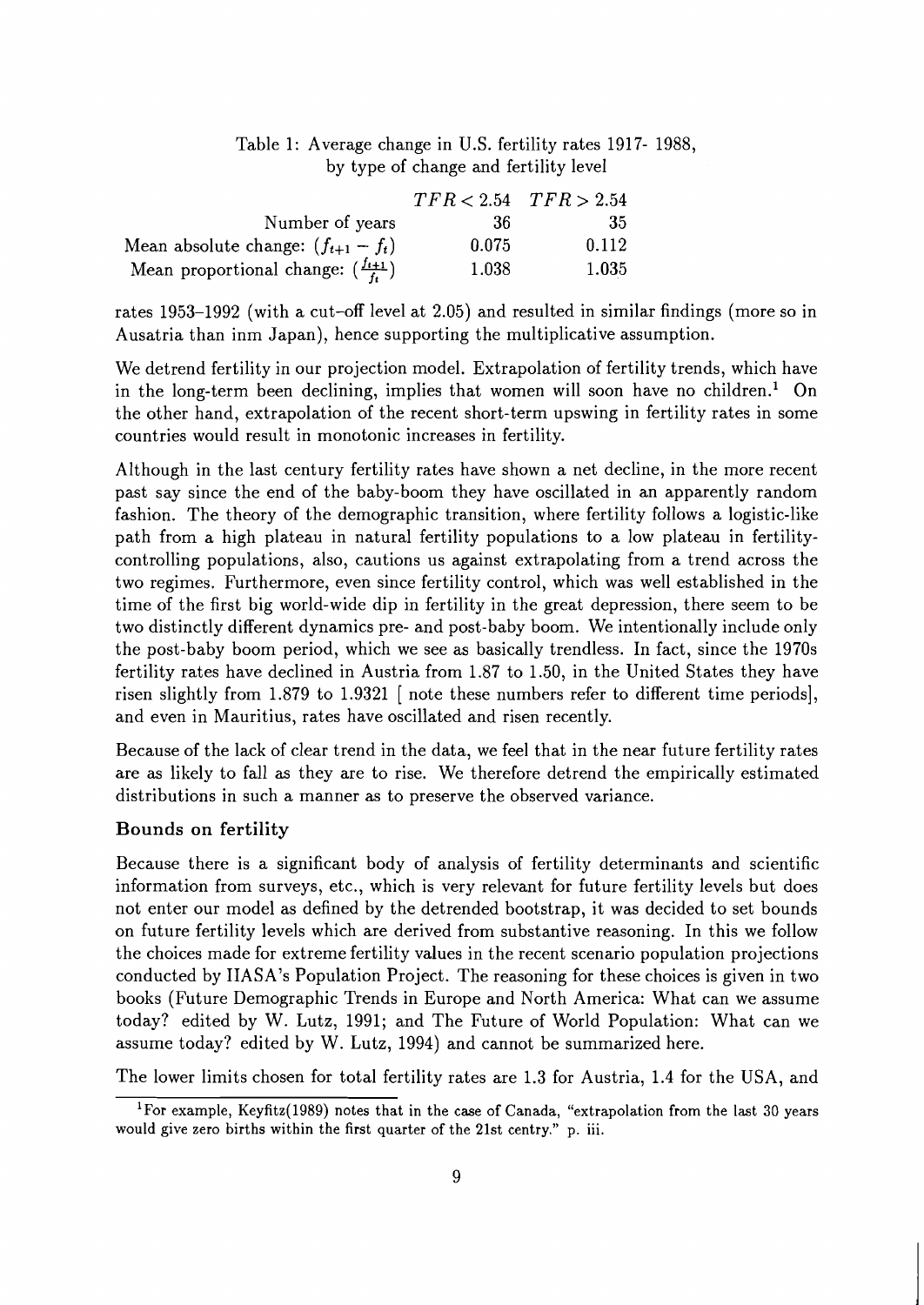1.5 for Mauritius. The upper limits were 2.1 for Austria, 2.3 for the USA, and 2.5 for Mauritius. The range within which fertility variation is allowed is greatest in Mauritius with 1.0 children because less seems to be known about the fertility determinants than in Austria, which has a range of only 0.8 children. Whenever the random walk of fertility rates hits a bound, it will be thrown back in the next step by giving the randomly-drawn stepsize a sign that will bring it back into the range. In practice, trial runs without the bounds show that trends based purely on the randomness of past variation hardly go beyond the bounds. In the very long run, however, the bounds force the average fertility assumed towards the arithmetic mean of the two bounds, while originally average fertility is closer to the starting value. This is exactly our intention because the mean of the two extremes is also considered the most likely value (the central scenario) in the assumptions of the IIASA scenarios.

#### **2.2.2 Mortality**

The goal of the mortality model is similar to the fertility model in that we would like to incorporate the same amount of variance in the forecast period as in the sample period. Unlike fertility, however, we assume a trend in mortality. The expectation of life at birth is assumed to increase monotonically at either the same rate as the sample period, or at a slower rate (e.g., one-half the speed of recent mortality improvements.) Slowing the rate of increase requires a transformation of the emprical distribution. We prefer subtracting a constant from each sample value, as this changes the mean rate of increase while leaving the variance of the distribution as it was observed.

Expectation of life at birth is chosen as the demographic variable to be modeled. It has the advantage of being widely available in data, well-known, and easily convertible into life table values. Keyfitz (1989) simply changes all age-specific mortality rates by an equal proportion. We do the same.

Letting  $\gamma$  be a random variable representing the proportional change in  $e(0)$  from one time period to the next,

$$
e_{t+1}(0)=e_t(0)+\gamma_t
$$

The justification for an additive random-walk with a strong linear trend is not physiologically based but rather reflects the strong linear trend in the historical data. There are alternative approaches, such as linear extrapolation of age-specific rates, and these result in a life expectancy increase of only half the magnitude of the linear extrapolation of life expectancy itself. There seems to be little theoretical support for linearly extrapolating the age-specific mortality rates rather than life expectancy itself as both are arbitrary statistical measures. Our choice of life expectancy is predicated mainly on the easy availability of life expectancy data as opposed to time series of age-specific rates.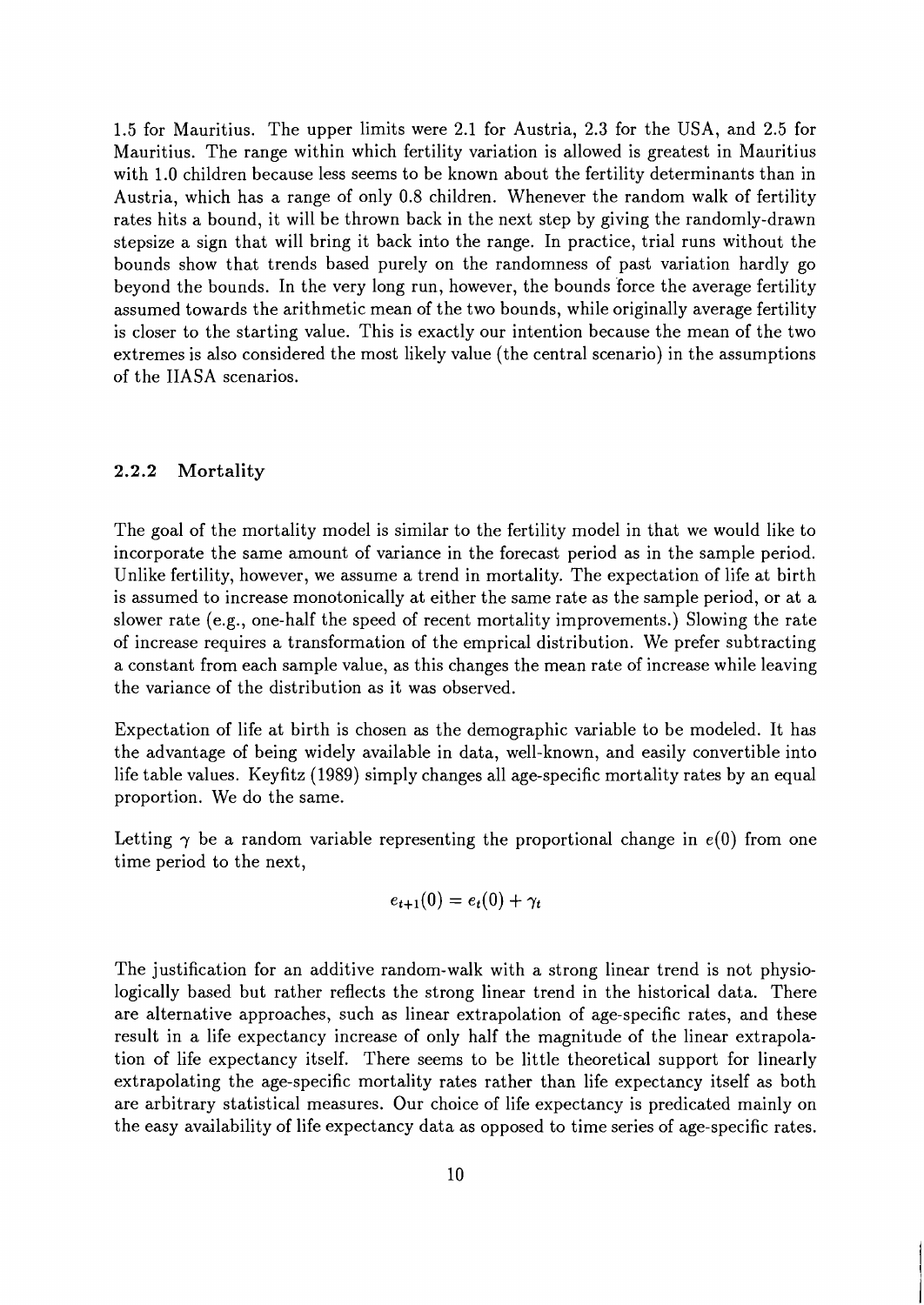#### **2.2.3 Migration**

The markovian assumption that the current period fertility and mortality rates would depend in part on the previous period rates seems less suitable for modeling migration.<sup>2</sup>

Time series of migration levels show that policy interventions play a great role in determining migration levels. We are not then modeling large scale social phenomena, as we do with migration and fertility rates, but rather the political system and its interaction with the economy and international migration pressures. In this context, it is reasonable to assume that drastic change, of the sort seen in the pure independence model, is not so easy to dismiss. Accordingly, we model migration not as random walk, but as a simple random draw. Letting  $q_t$  be the total number of migrants in a time period, we have

 $g_t = \epsilon$ ,

where  $\epsilon$  is a level of migration selected at random from recent history. The implication of the model is that expected net migration in any time period is the average of the migration during the sample period. $3$ 

#### **2.2.4 Summary**

We can summarize our method in the following four assumptions:

- Future rates of change are based on data from the past.
- Mortality, fertility, and migration are not intercorrelated.
- Mortality and fertility rates depend only on the most recent year's rates (Markovian assumption).
- Migration levels are independent from one year to the next.

### **2.3 Estimating the resampling distribution**

Once the model has been designed, one has to specify the occurring probability distributions. In our case, one has to specify the distribution of  $\{r_t^f\}$ ,  $\{r_t^m\}$ ,  $\{f_t\}$ ,  $\{g_t^f\}$  and  $\{g_t^m\}.$ 

<sup>&</sup>lt;sup>2</sup>The U.S. Census bureau until recently did not include migration in their forecasts. This was due not only to the link between migration levels and political currents, but because net migration statistics were considered unreliable due to illegal immigration and the lack of record keeping on emigration. "Because changes in these factors are not particularly amenable to quantitative analysis, the assumption has always been made in Census Bureau projections that trends in future international migration levels *could not be predicted."* **(U.S.** Bureau of Census **(1989),** page 25-26) [emphasis added] The **U.S.** Census' latest projection includes a scenario-based approach to international migration.

<sup>&</sup>lt;sup>3</sup>From the standpoint of uncertainty, the migration model contains the undesirable feature that we are as uncertain about next year's migration as migration in the year **2023,** an alternative would be to this is an issue we will discuss later on.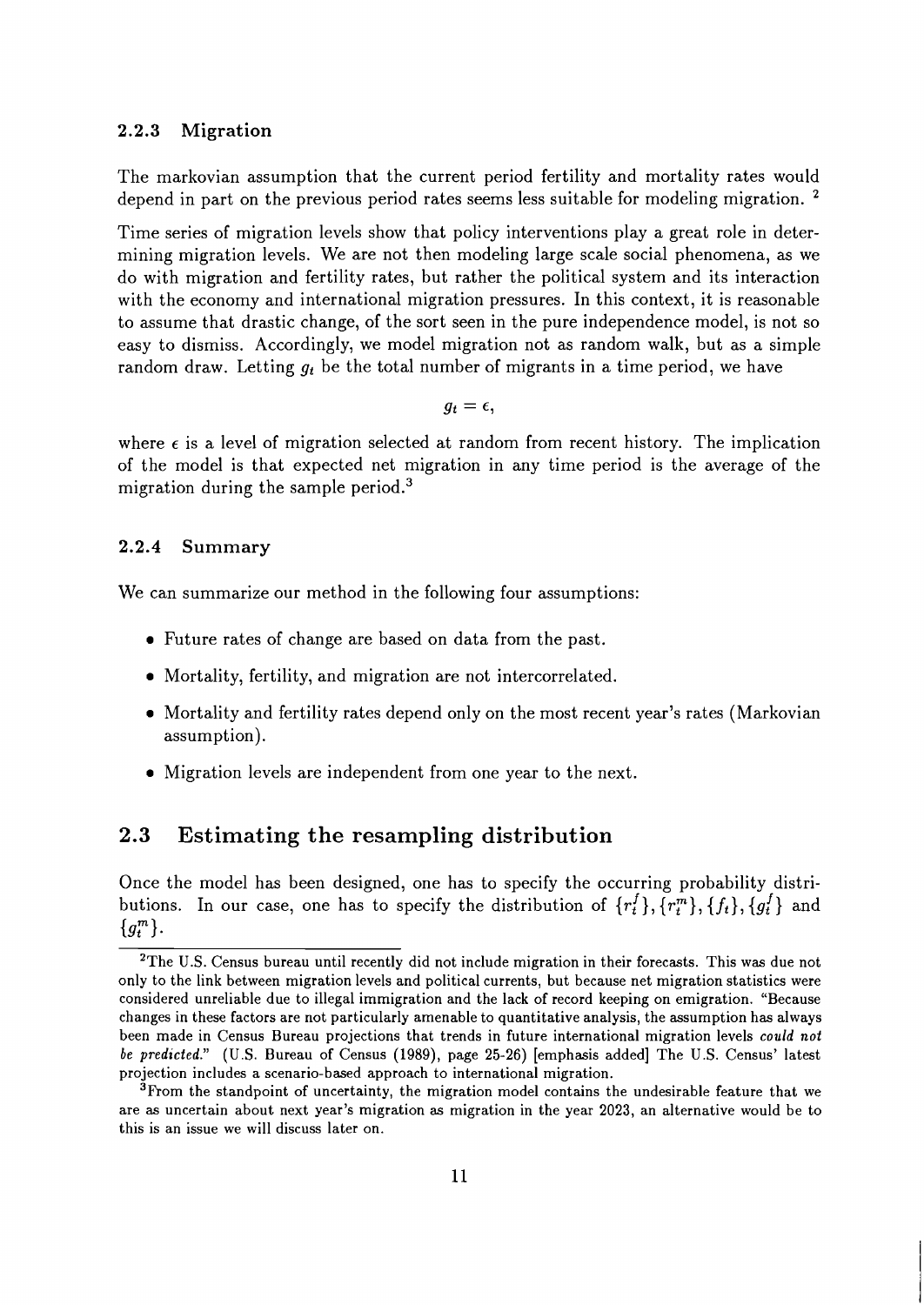Let us first discuss the processes  $\{r_t\}$ . Equation (4) establishes a one-to-one correspondance between the factors r and the life expectancy  $e(r)$ . This correspondance is nonlinear and concave, its shape for Mauritius 1990 is shown in Figure 1.



Fig. 1: The relation  $r \mapsto e^f(r)$  (females, Mauritius)

It is therefore possible to model the life expectancy processes  $\{e_t^f\}$  and  $\{e_t^m\}$  and calculate the factors  $r_t^f$  and  $r_t^m$  from them by inverting the corresponding relations.

We modelled  $\{e_t^f\}$  and  $\{e_t^m\}$  as additive random walks,  $\{f_t\}$  as a multiplicative, truncated random walk with Markov dependencies and  $\{g_t^f\}$  resp.  $\{g_t^m\}$  as i.i.d. processes.

For the random walk processes we need to specify the distribution of the increment process  ${\eta_t}$ , for the i.i.d. process, the distribution itself has to be determined.

We did not want to make an additional assumption by specifying a parametric class of distributions, but used the "bootstrap idea": Instead offitting a distribution, we take the empirical distribution of the past data as the sampling distribution for the future data.

Here is how it was done. Let  $e_{-1}^f, e_{-2}^f, \ldots, e_{-T}^f$  be the recorded life expectancy data of the past  $T$  years. The empirical distribution of the differences puts mass  $1/(T-1)$  on each of the differences  $e_{-t}^f - e_{-t-1}^f$ ;  $t = 1, \ldots T - 1$ . The model for the life-expectancy is

$$
e_{t+1}^f = e_t^f + \eta_t, \qquad t \ge 0,
$$

where  $\{\eta_t\}$  is independently identically distributed according to the forementioned empirical distribution. The process  $\{e_i^m\}$  is constructed similarly. Figure 2 shows the past data  $e_{-s}^{f}$  and five typical trajectories of the life expectancy process (females) for Mauritius. Here the lower resp. upper truncation point was set to 1.5 resp. 2.5.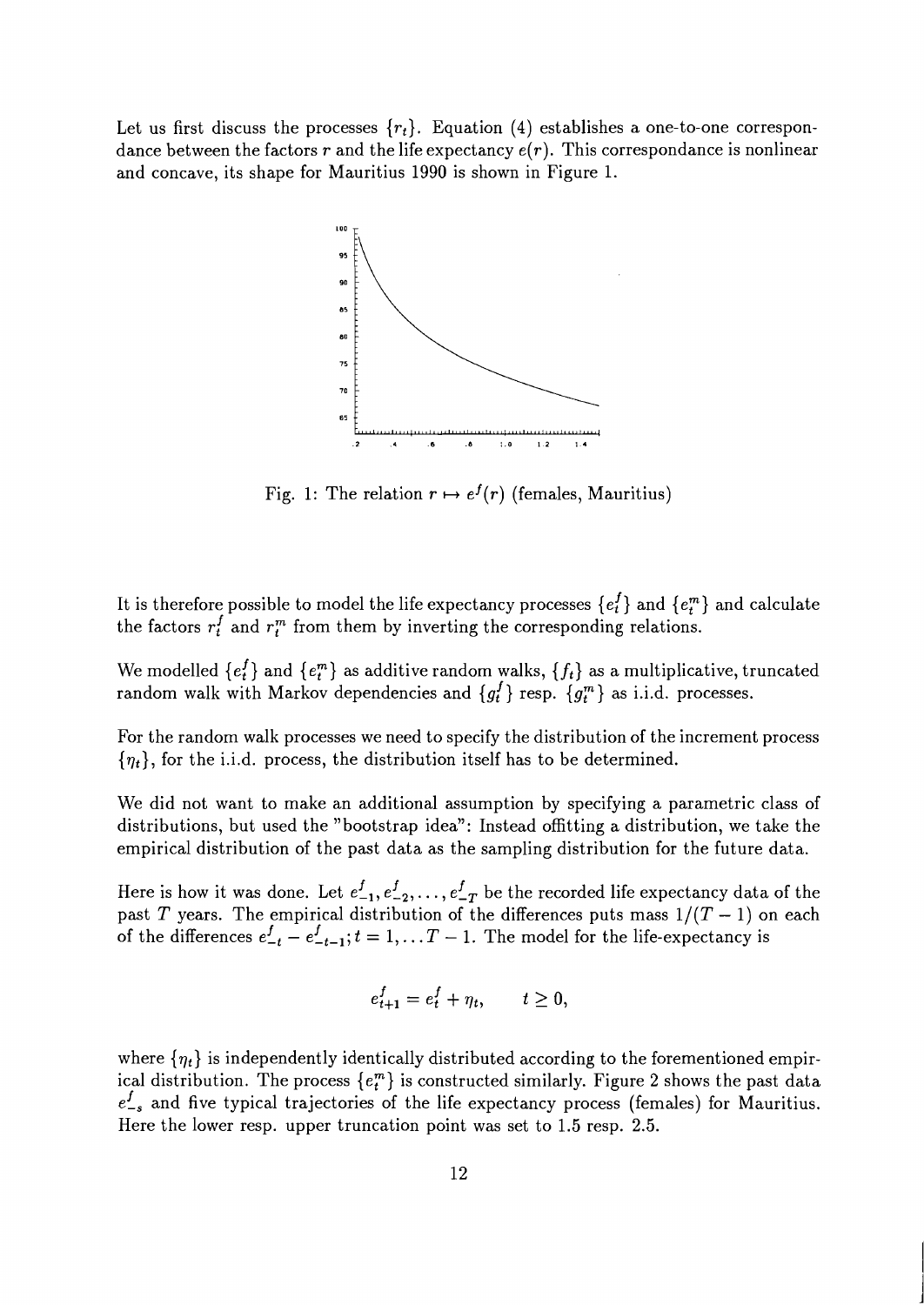

Fig. 2: Five trajectories of process of (female) life expectancies modelled as additive random walk (Mauritius)

#### **2.3.1 Resampling a random walk with Markov dependencies**

Since the fertility process was modelled as multiplicative random walk with Markov dependencies, we took the differences of the logarithms of subsequent past total fertilities as the basis of our considerations. To eliminate the trend, the differences are addidively corrected to have mean zero:

$$
d_{-t} = \log(f_{-t}) - \log(f_{-t-1}) - \frac{1}{T-1}(\log(f_{-T}) - \log(f_{-1}), \qquad t = 1, \ldots T-1.
$$

The emprical transition distribution is obtained by putting mass  $1/(T-1)$  on each of the pairs  $(d_{-t}, d_{-t+1})$ . Here is a picture of the emprical transition density:



Fig. 3: The empirical transition of the logarithmic total fertility rates (Austria)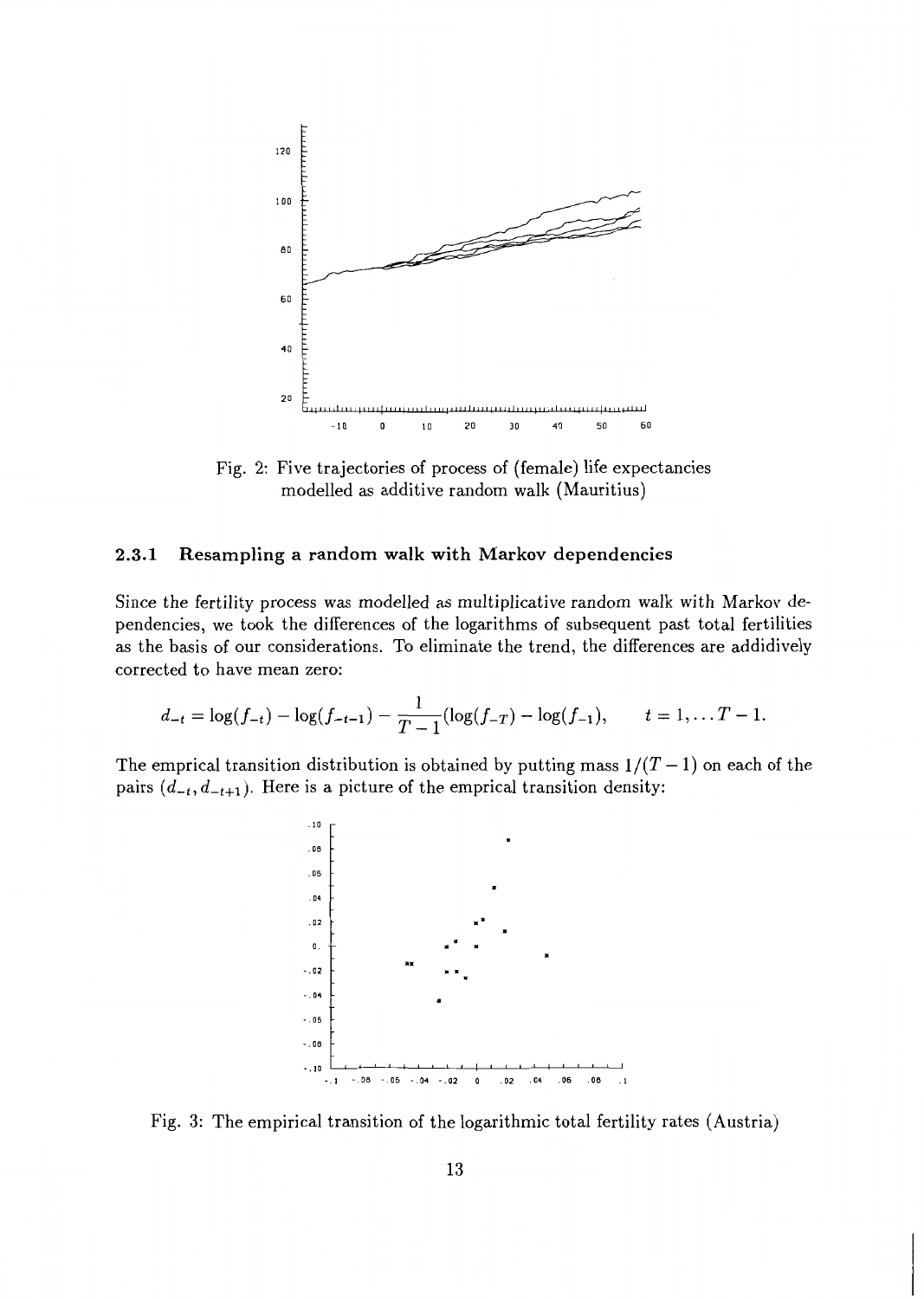How can the process of differences be simulated according to this empirical transition? Suppose that  $f_t$  and  $f_{t-1}$  are the current and the previous simulated values of the fertility process. Let  $\xi_t = \log(f_t) - \log(f_{t-1})$ . The idea is that the new difference  $\xi_{t+1}$  should be with high probabilty a past difference, say  $d_{-s}$ , for which  $d_{-s-1}$  is close to  $\xi_t$ . Define the weights  $w(\cdot)$  on the past differences such that  $w_{-s}$  is proportional to  $\exp(-\gamma(\xi_t - d_{-s})^2))$ , where the weights are normalized to 1 and  $\gamma$  is an appropriate smoothing factor. Then choose the old difference  $d_{-s}$  with probability  $w_{-s}$ . If we set the parameter  $\gamma$  equal to 0, we get an equal distribution over all past differences and we model a pure random walk. If we set  $\gamma$  very large, we will just reproduce the past trajectory. For our bootstrap simulation, we have chosen  $\gamma$  such that the serial correlation of  $\xi_t$  coincides with the serial correlation of the past differences  $d_{-s}$ . (The value of  $\gamma$  was 5000 for Austria).

The final simulated value for  $f_{t+1}$  is  $f_t \cdot \exp(d_{-s})$ . Here are five typical trajectories:



Fig. 4: Five trajectories of the total fertility process modelled as a multiplicative truncated random walk with Markov dependencies (Austria)

Finally, the total net migration processes  $\{g_t^I\}$  and  $\{g_t^m\}$  are modelled jointly: Let  $g_{-1}^f, g_{-2}^f, \ldots, g_{-T}^f$  and  $g_{-1}^m, g_{-2}^m, \ldots, g_{-T}^m$  the past total net migration data. The emprical joint distribution puts mass  $1/T$  on each of the pairs  $(g_{-t}^f, g_{-t}^m)$ . The projected process  $(g_t^f, g_t^m)$  is i.i.d. distributed with the empicrical joint distribution.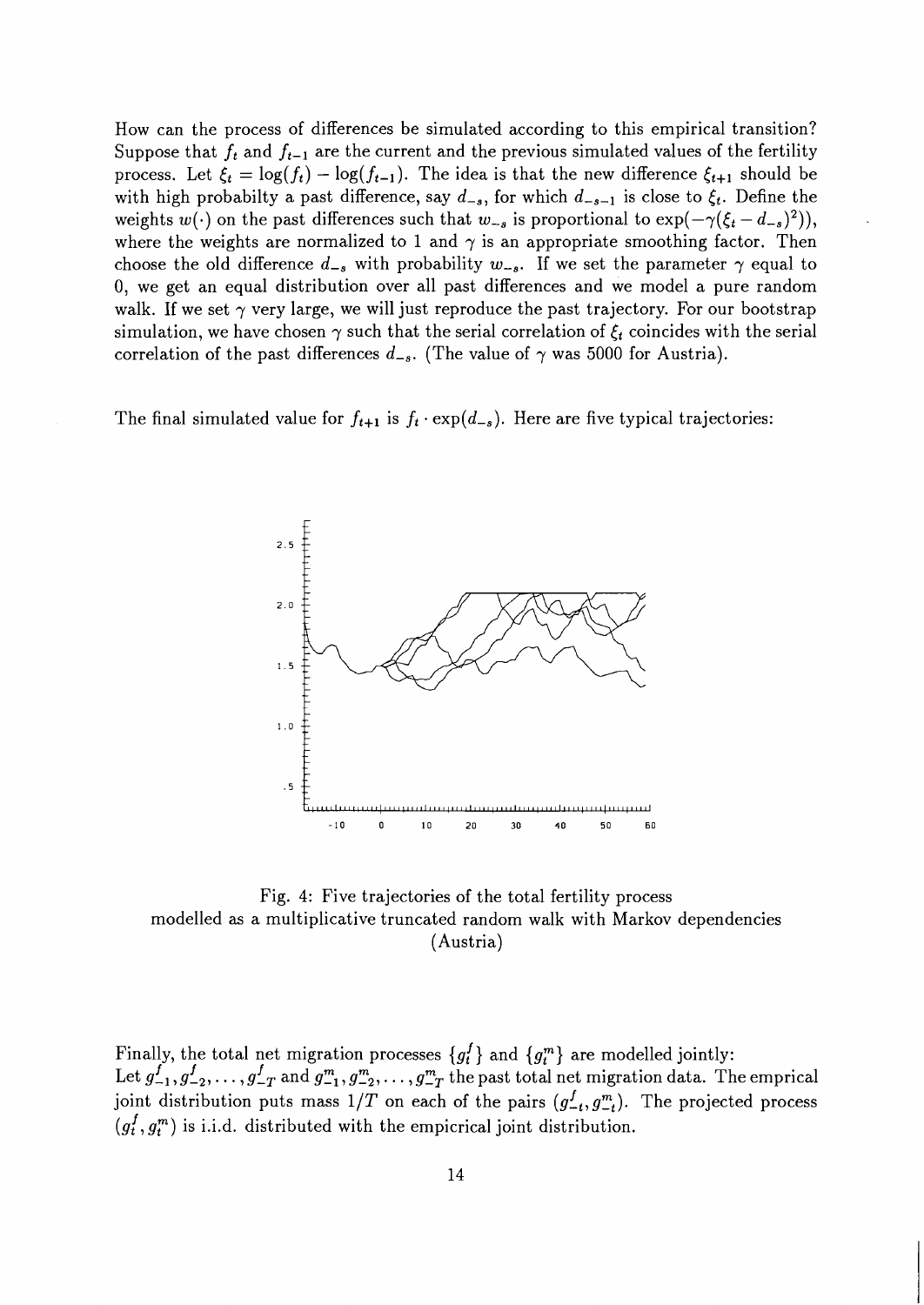

Fig. 5: Five trajectories of the (female) net migration process modelled as i.i.d. process (USA)

#### 3 **Results**

The method as described above has been applied to three very different countries, Austria, the USA, and Mauritius. These three countries from three different continents, however, have one important characteristic in common: They all have completed their process of demographic transition, i.e., a fertility transition has followed the mortality transition and fertility rates are now fluctuating at levels around or below replacement level. The completion of the fertility transition was an important criterion for picking the countries because it is only after this transition that the assumption of fertility fluctuations without a clear trend makes sense.

As described earlier, the time series considered for the three countries are of different length (ranging from 17 to 20 years). Also different bounds have been set for fertility (see section 2.2.1).

In the following we will discuss the projection results in terms of total population size and projected old age dependency ratio for the three countries individually and compare them to other projections for these countries.

To allow a direct comparison with other projections, the tables below show our 10\%, 50\% and 90% quantiles together with the projection published by the world bank (WB) as well as the three UN scenarios (low: UNI, middle: UNm and high: UNh).

#### **Austria:**

The Austrian census of 1991 provided us with a starting population for the projection of 7.82 million inhabitants. For 2025 our projections based on the bootstrap as described above shown a range of between 8.00 and 8.42 covering 80% of the projected cases with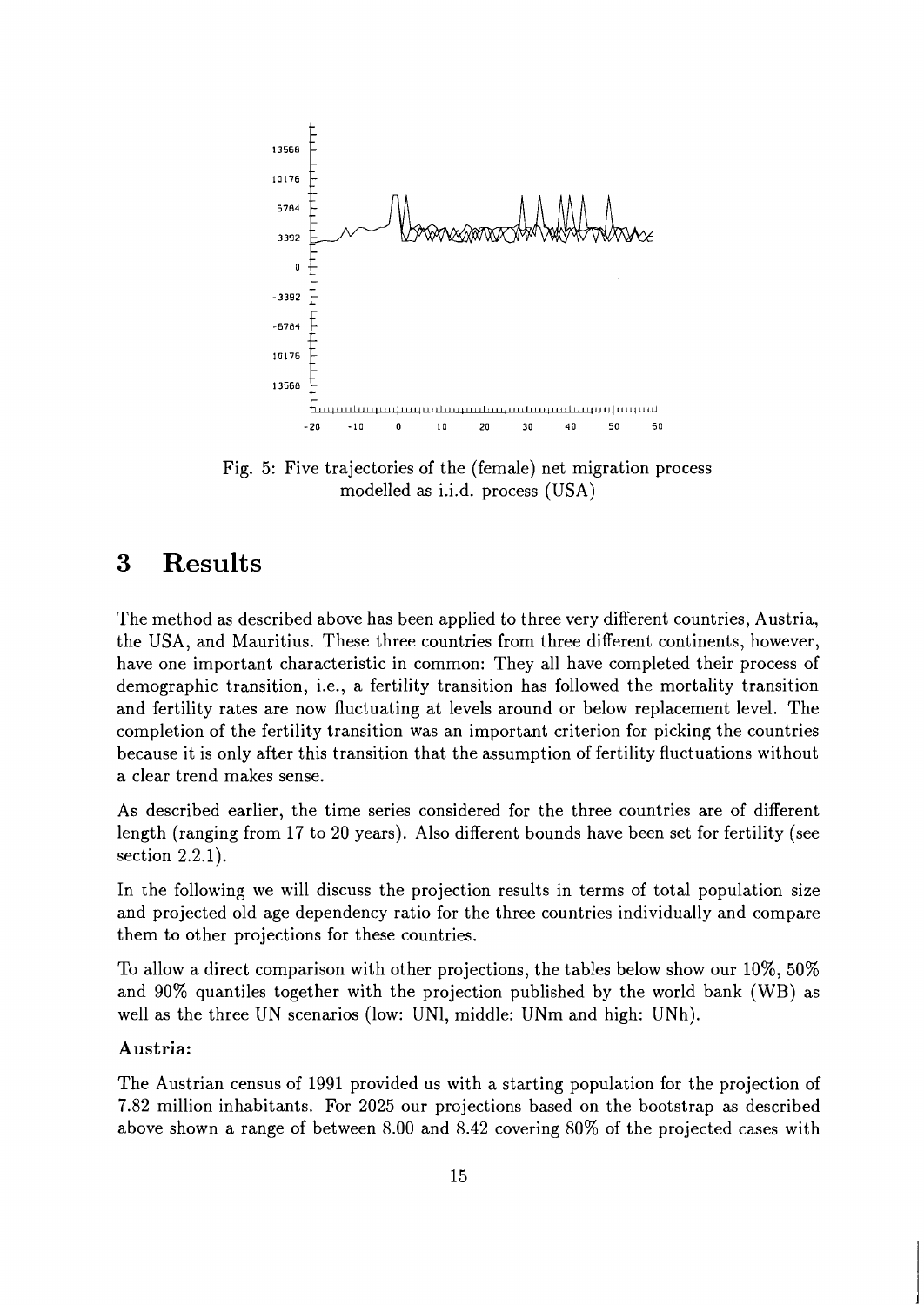the median at 8.42 million. For 2050 this range is naturally wider because of increased uncertainty with time. While the median is almost identical, the lower decile is at 7.44 million and the higher at 9.32 million.

|                                   |      |                             |                  | $10\%$   50%   90%    WB    UNI   UNm   UNh |      |
|-----------------------------------|------|-----------------------------|------------------|---------------------------------------------|------|
| 1991                              | 7.82 |                             |                  |                                             |      |
| 2025    8.00   8.42   8.78    7.8 |      |                             | $\parallel 7.69$ | 8.26                                        | 8.75 |
| $\mid 2050 \mid$                  |      | $7.44$   8.25   9.32    7.3 |                  |                                             |      |

Table 2: Total population for Austria

This projection clearly gives higher total population figures than the World Bank, which does not consider recent immigration and also tends to be lower than the UN projection, which also assumes lower immigration and lower increases in life expectancy. The official population projection of the Austrian Statistical Office projects 8.2 million by 2025 under the medium variant, 7.9 under the low immigration variant and 8.5 under the high immigration variant. For mortality and fertility assumptions only one specific path is assumed under these assumptions. Another set of alternative scenarios projections produced by IIASA (Prinz and Lutz 1994) for the Council of Europe combines widely differing assumptions on mortality, fertility and migration. Under these projections the central scenario yields 7.9 million in 2030 and 7.6 million by 2050. The most extreme values result from the combinations of low fertility, high mortality and low immigration (6.7 million in 2030 and 5.4 in 2050) on the one side and high fertility, low mortality, and high immigration (9.1 million in 2030 and 10.1 in 2050). The other scenarios lie within this range of extremes.

Hence for Austria, the total population size projected according to our probabilistic bootstrap model tends to be somewhat higher than the UN and the World Bank because of higher immigration, and also a bit higher than the national projections due to slightly quicker improvements in mortality resulting from our method. The IIASA scenarios cover a wider range than our deciles, but the likelihood of these extreme scenarios are explicitly more at the order of 1% than 10%.

As to the age structure resulting from the projections, Figure 6 indicates how little the variation in the old age dependency ratio is over time. It will almost certainly increase from presently 24.9% to between 36% and 40% by 2030, and even 60% and 76% by 2050. This low degree of future variability is due to the fact that the trend of this ratio, at least over the next 40 years, is largely a function of the cohort sizes of people already born. Uncertainty increases visibly only beyond 2030. Another reason for this amazingly low variance is the fact that our bootstrap method does not yield very high variability with respect to future mortality trends, because the past trend increased so smoothly. But generally, other population projections confirm this pattern of a high degree of certainty of significant increases in the old age dependency ratio around 2020 in Western European low fertility populations.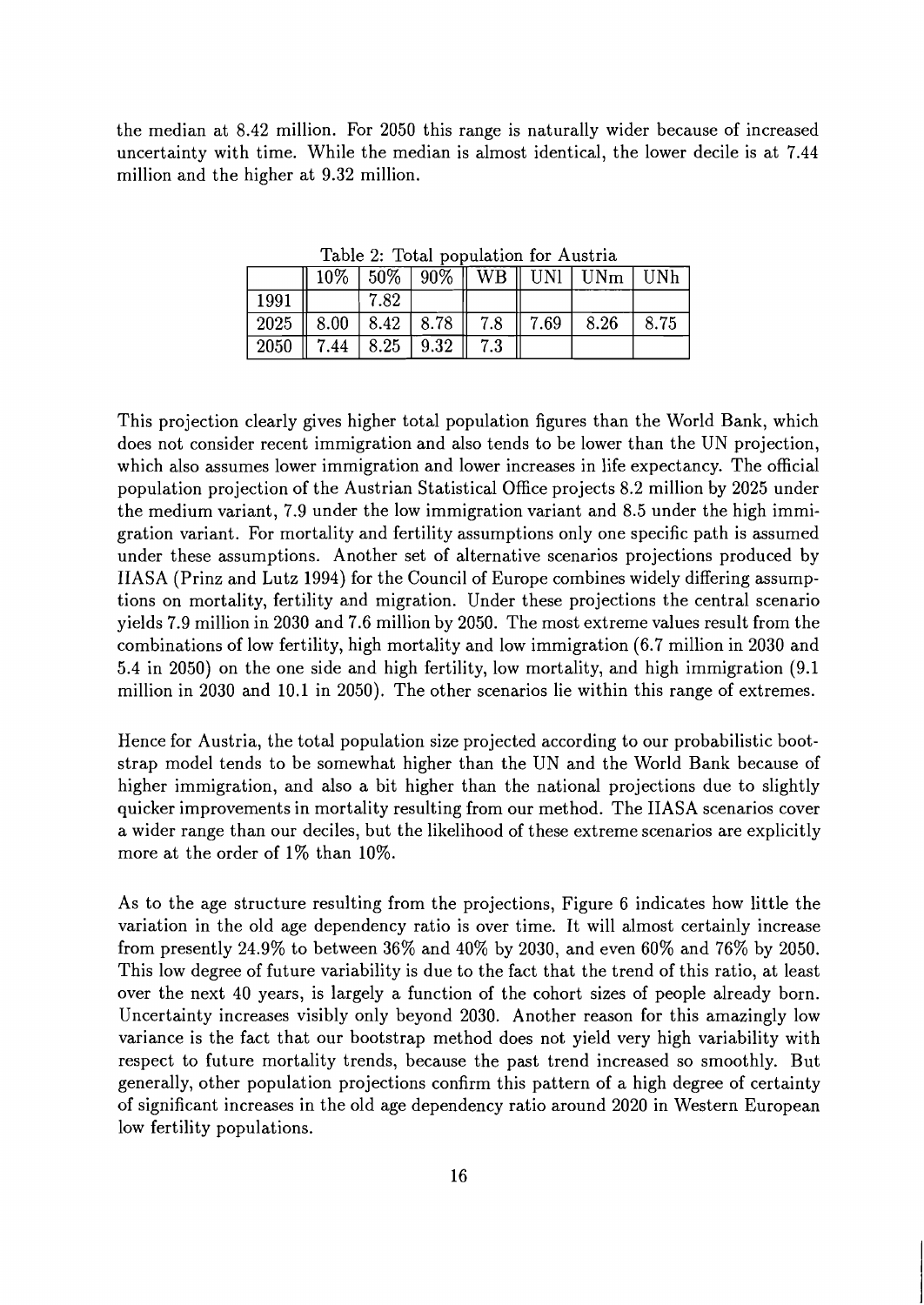

Fig 6: The deciles of the projected oadr-rates (Austria)

#### **USA:**

For the United States of America our probabilistic bootstrap- based projections yield a median total population size of 323 million in 2025 and **391** million in 2050. For 2025 this is approximately the same result as given by the UN medium variant. The low variant gives 302 million, the high one 346 million. The only projection given by the World Bank, however, is significantly lower and estimates only 324 million by 2050.

|                      | rable $\sigma$ . Total population ( $\sigma$ $\sigma$ )<br>$10\%$ 50% 90% WB UNI UN |     |     |     |                 |     | UNh |
|----------------------|-------------------------------------------------------------------------------------|-----|-----|-----|-----------------|-----|-----|
|                      |                                                                                     |     |     |     |                 |     |     |
| 1989                 |                                                                                     | 248 |     |     |                 |     |     |
| $2025 \parallel 319$ |                                                                                     | 334 | 340 | 314 | $\parallel$ 302 | 322 | 346 |
| 2050                 | - 356                                                                               | 391 | 401 | 324 |                 |     |     |

Table 3: Total population (USA)

Table 4: Old age dependency ratio (USA)

|      | 10\%  | 50%   | 90%   |
|------|-------|-------|-------|
| 1989 |       | 21.18 |       |
| 2030 | 29.36 | 30.34 | 31.31 |
| 2050 | 41.05 | 43.17 | 46.91 |

Figure 7 plots the distribution of projected total population sizes for the USA. It opens in a trumpet-like manner, much more so than that of the old age dependency ratio (see Figure 6 for Austria above). Uncertainty seems to increase regularly with time. While in the first 25 years or so it is only the uncertainty in fertility, mortality and migration rates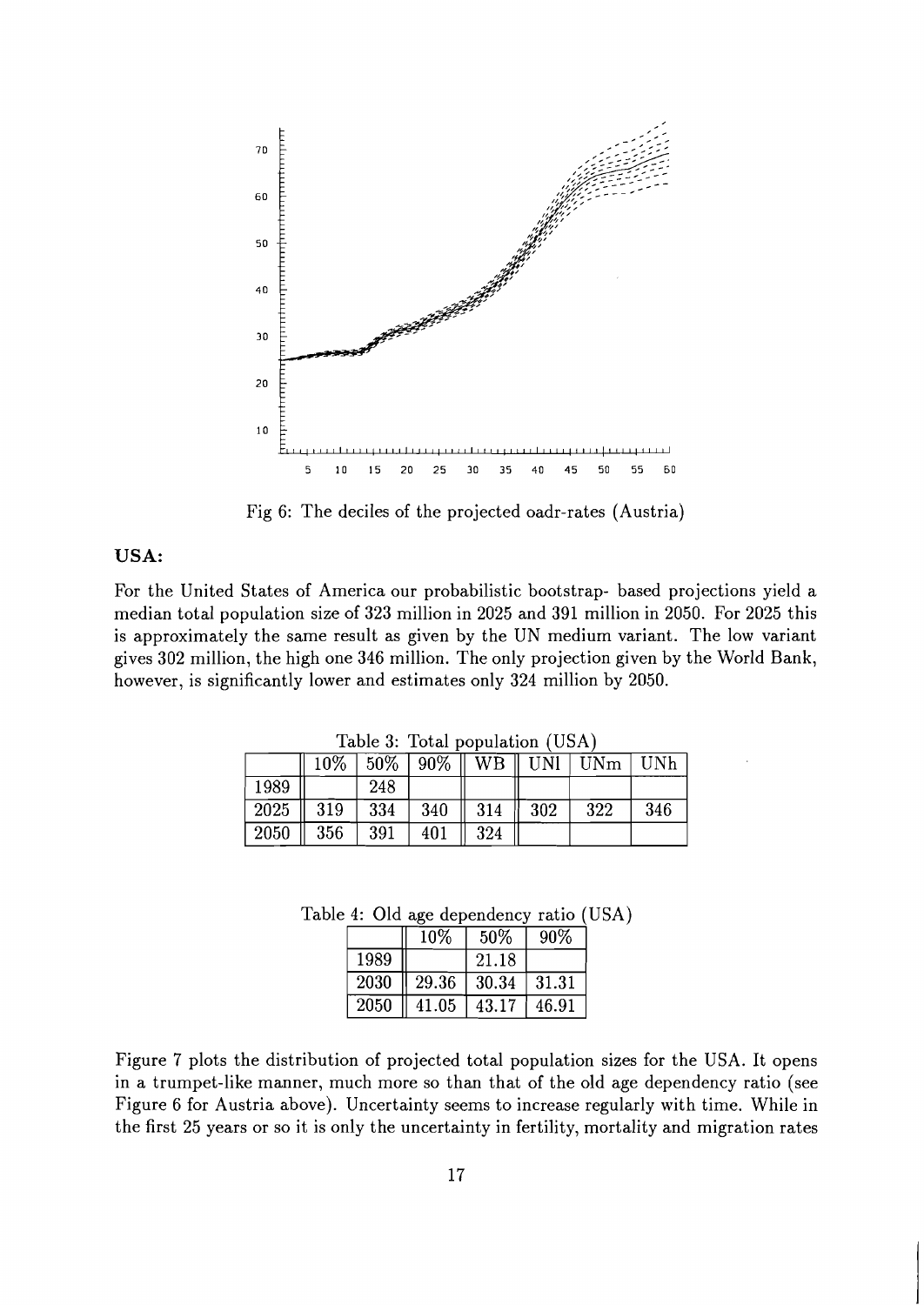that matters, beyond that it is also the uncertainty in the size of the cohorts to which future rates will be applied.



Fig. 7: The deciles of the projected total population process (USA)

As in Austria the old age dependency ratio will certainly increase further in the USA. But the increase will be very irregular. For the next 20-25 years the ratio is expected to stay almost constant on average and also shows very little random variation. By 2030 it will already have increased from presently 21% to around 30%. This rapid increase over the next 25 to 50 years also shows amazingly little variation. It is only after 2040 that random variation begins to play a major role, i.e., when uncertainty about cohort size is added to the uncertainty about mortality, which dominates the picture during the first decades. As in Austria past mortality trends, from which the sample was drawn, improved rather regularly, hence inducing only little random variation in the projection.

#### **Mauritius:**

The Indian Ocean island of Mauritius has an amazing demographic history. During the 1960s it had one of the world's most rapid rates of population growth which resulted from formidable increases in life expectancy combined with continued high or even somewhat increasing fertility. Then during the late 1960s and early 1970s Mauritius experienced what was probably the world's most rapid fertility decline (see analysis in Lutz 1994b). Since the late 1970s the Total Fertility Rate in Mauritius is below 3.0 and even reached sub-replacement level in the mid-1980s. But due to the very high growth rates in the recent past, the age structure of Mauritius is still very young. This resulted in the fact that during the late 1980s the population of Mauritius was still growing at a rate of more than 1% per year despite fertility rates below replacement level, because rapidly increasing numbers of young women entered the prime reproductive ages. Hence Mauritius is a very good example for the momentum of population growth.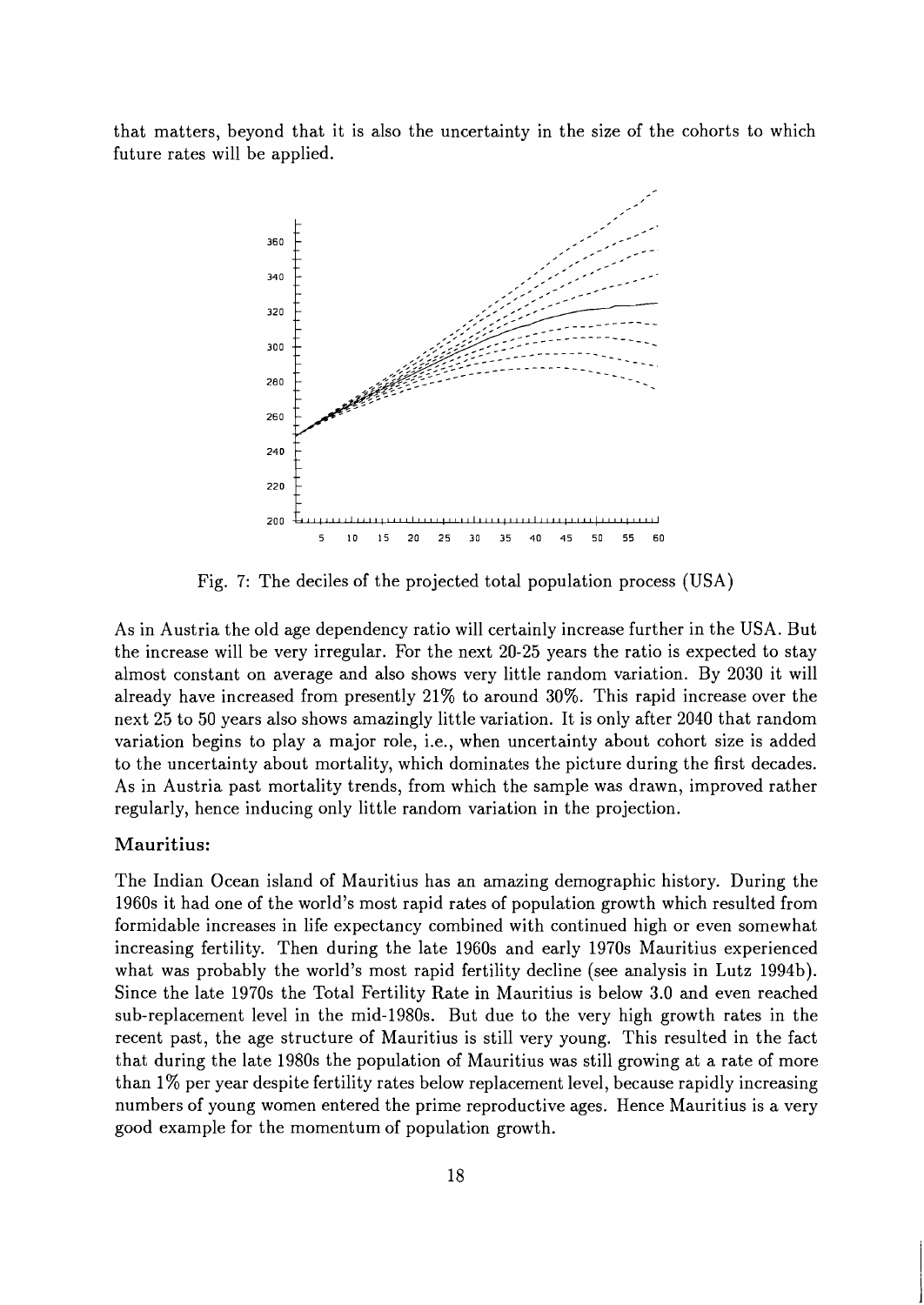Our projection model applied to Mauritius also shows that the population will most likely increase further from the 1.05 million in 1990 to around 1.5 million in 2050. This median trend is very close to that projected by the UN and the World Bank. The 80% probability range in 2050 extends from 1.24 to 1.68. This means a higher degree of uncertainty in Mauritius than in the USA and Austria. The range between the 10th and 90th percentiles is in Mauritius 29% of the median level in 2050. In Austria it is 22% and in the USA only 12%. In Mauritius this higher uncertainty is due to the greater empirically-observed changes in fertility and mortality during the observation period from which the bootstrap was drawn. In Austria the uncertainty is mostly due to irregularity in migration streams.

|      |                                      |      |                                              | $10\%$   50%   90%    WB    UNI   UNm   UNh |      |
|------|--------------------------------------|------|----------------------------------------------|---------------------------------------------|------|
| 1990 |                                      | 1.05 |                                              |                                             |      |
|      |                                      |      | $2025$    1.26   1.37   1.44    1.40    1.29 | 1.40                                        | 1.52 |
|      | $2050$    1.24   1.50   1.68    1.48 |      |                                              |                                             |      |

Table 5: Total population (Mauritius)

Table 6: Old age dependency ratio (Mauritius)

|      | 10%   | $50\%$ | 90%   |
|------|-------|--------|-------|
| 1990 |       | 9.62   |       |
| 2030 | 18.39 | 19.62  | 20.95 |
| 2050 | 34.52 | 46.96  | 58.67 |

The old age dependency ratio in Mauritius shows a pattern similar to that in Austria and the USA. It is also close to constant with little variation for the next 20-25 years and increases sharply thereafter. Because of the young age structure in Mauritius the dependency ratio presently is still extremely low (only 9.6%) but by 2050 it is likely to increase to a level (median 47%) that is higher than that in the USA in that year. This also illustrates the fact that aging in high fertility countries that have a rapid fertility decline will be a much more dramatic phenomenon than in Europe and North America.

## **4 Summary and Discussion**

This paper proposes a new approach to introducing quantitatively-measured uncertainty into population projections. As most similar approaches, it is also based on the information provided by past time series, but to a lesser degree. For fertility and migration, it does not take into account the past trends but only the past variation, i.e., the size of the steps by which fertility, mortality and migration changed in the past. By putting bounds on the level that fertility can reach in the future, further substantive information was introduced that transcends the information derived from time series analysis. Hence this approach lies somewhere between a set of scenarios to which no probability distribution can be attached, and a probabilistic model based entirely on time series.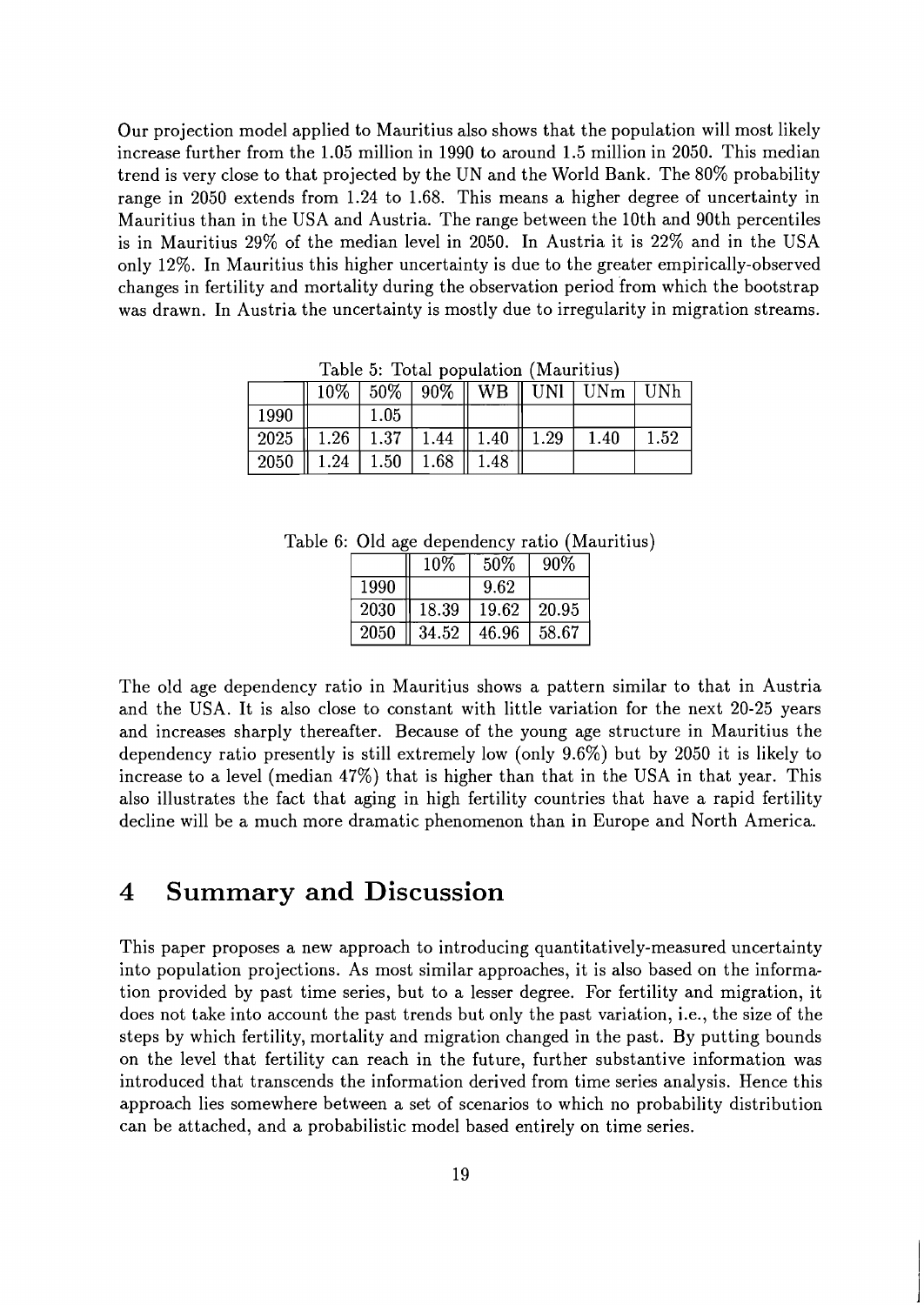Much more work needs to be done on this issue in the future. This paper only suggests one possibility of combining the attractive features of both approaches. With respect to fertility, the proposed combination of information on "step- height" from the past and information on level from external substantive expertise makes a flexible and promising model. As far as mortality is concerned, the model is less satisfactory. The empirical bootstrap has not been detrended because clearly further improvements in mortality are expected. But the trend has been halved by setting every second step to zero, because it is also unlikely that improvement will continue at such a rapid pace as observed in the past. An undesirable consequence of this, together with the smoothness of the past trend, is that very little mortality variation is introduced into the model. Substantive considerations, such as the uncertainty whether we are approaching a biological limit to life or not, imply a much higher degree of uncertainty in the future than the bootstrap sample in our model suggests. Here is clearly room for further improvement. As to migration, very little substantive theory exists as to how future migration levels should be. For this reason the chosen sampling of past absolute levels of migration seems to be a straightforward and empirically-based choice.

## **References**

- [I] Bartiaux, F. and J.-F. van Ypersele (1993). The role of population growth in global warming. Pages 33-54 in *IUSSP International Population Conference: Montreal,*  Volume 4.
- [2] Birdsall, N. (1992). *Another Look at Population and Global Warming.* Policy Research Working Papers WPS 1020, November. Washington D.C. : World Bank, Country Economics Department.
- [3] Bongaarts, J. (1992). Population growth and global warming. *Population and Development Review* 18 (2): 299 - 319.
- [4] Gouse, S.W., Gray, G.C. Tomlinson and D.L. Morrison (1992). Potential world development through 2100: The impacts on energy demand, resources and the environment. *World Energy Council Journal,* December, pp. 18-32.
- [5] Keyfitz, N. (1981). The limits of population forcasting. *Population and Development Review* 7 (4): 579-593.
- [6] Keyfitz, N. (1989). Measuring in Advance the Accuracy of Population Forecasts. P-89-72, International Institute of Applied Systems Analysis, Laxenburg, Austria.
- [7] Lee, R.D. (1974). Forecasting births in post-transitional populations: Stochastic renewal with serially correlated fertility. *Journal of the American Statistical Association*  69 (247): 607-617.
- [8] Lee, R.D. and L. Carter (1992). Modeling and forecasting the time series of US mortality. *Journal of the American Statistical Association* 87 (September): 659-675.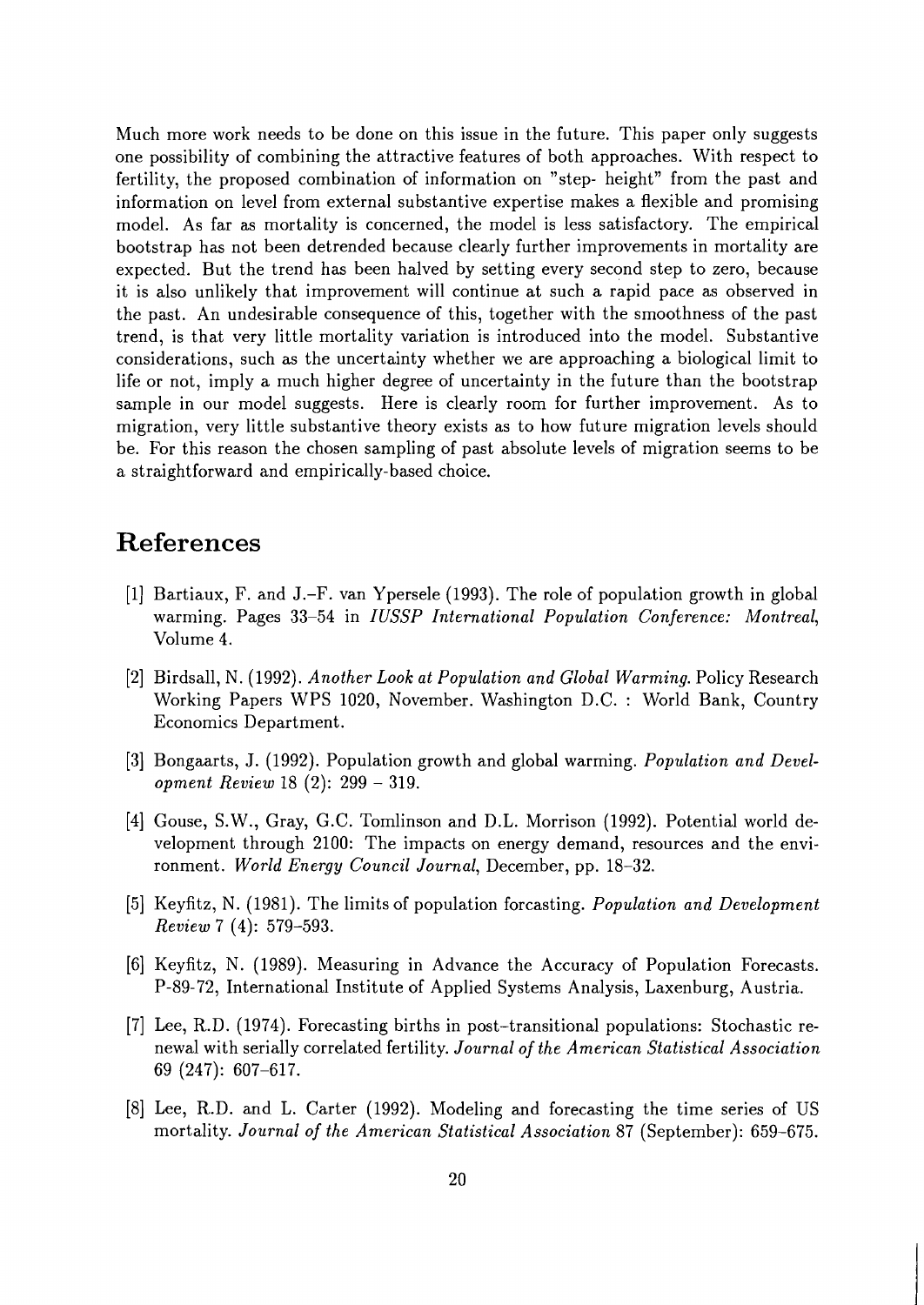- [9] Lee, R.D. (1993). Modeling and forecasting the time series of United States fertility - age distribution, range and ultimate level. *Int. Journal of forecasting,* Aug. 1993, Vol. 9, No. 2, 187-202.
- [lo] Lee and Tuljapurkar (1994). Stochastic Population Forecasts for the US: Beyond High, Medium and Low. *Journal of the American Statistical Association,* Dec. 1994 (forthcoming).
- [11] Leontief, W. and I. Sohn (1984). Population, food and energy: The prospects for worldwide economic growth to the year 2030. Pages 487-541 in B.N. Kursunoglu et al., eds. *Global Energy Assessment and Outlook: Proceedings of the International Scientific Forum on Changes in Energy,* November 9-13, Mexico City. London: Harwood, London.
- [12] Lutz, W., Ed. (1991). Future Demographic Trends in Europe and North America. What Can We Assume Today? London: Academic Press.
- 1131 Lutz, W. (1993). Population and environment: What do we need more urgently: Better data, better models or better questions? In *Environment and Population Change* edited by John Clarka and Basia Zaba. Ordina Editions.
- [14] Lutz, W., Ed. (1994a). The Future of World Population. What Can We Assume Today? Earthscan.
- [15] Lutz, W., Ed. (1994b). Population-Development-Environment: Understanding Their Interactions in Mauritius. Heidelberg: Springer Verlag.
- [16] McNown R. and A. Rogers (1989). Forecasting mortality: A parametrized time series approach. *Demography* 26: 645-660.
- [17] Prinz, Ch. and Lutz W. (1994). Alternative Demographic Scenarios for 20 Large Member States of the Council of Europe, 1990-2050. RR-94-3. Laxenburg, Austria: International Institute for Applied Systems Analysis.
- 1181 Stoto, M. (1983). The accuracy of popluation projections. *Journal of the American Statistical Association* 78 (381) 13-20.
- 1191 Tuljapurkar (1989). An uncertain life-demography in random environments. *Theoret. Population Biology* Vol. 35, No. 3, 227-294.
- 1201 U.S. Bureau of the Census (1989). *Projections of the Population of the United States, by Age, Sex and Race: 1988 to 2080.* Current Population Reports, series P-25, No. 1018. Washington, D.C.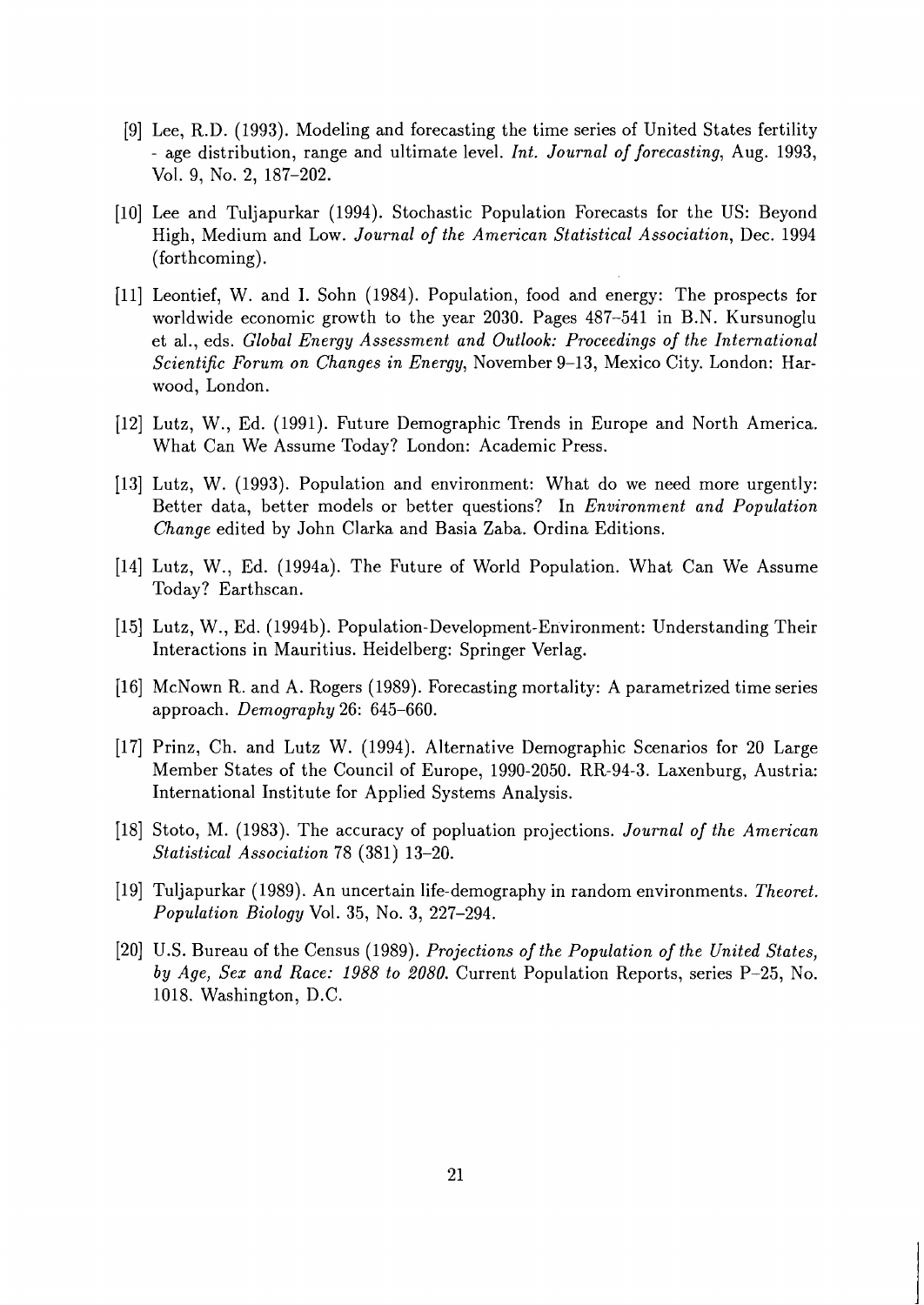#### **Random Walks with Markov dependencies**

Let  $\{\eta_t\}$  be a sequence of i.i.d. random variables. The stochastic process  $\{z_t\}$  is called an (additive) random walk, if

$$
z_{t+1} = z_t + \eta_t.
$$

A nonnegative process  $\{z_t\}$  is called a multiplicative random walk, if  $\{\log z_t\}$  is an additive random walk.

The process  $\{z_t\}$  is called a truncated random walk, if

$$
z_{t+1}=[z_t+\eta_t]_a^b,
$$

if  $x>b$  $a\leq x\leq b$  $x < a$ *a* resp. b are the lower resp. upper truncation points.

A nonnegative process  $\{z_t\}$  is called a truncated multiplicative random walk, if  $\{\log z_t\}$ is a truncated random walk.

A process  $\{z_t\}$  is called a random walk with Markov dependencies (RWMD), if the steps  ${\eta_t}$  stem from a homogeneous ergodic Markov process.

Since an i.i.d. sequence is a special case of a homogeneous ergodic Markov process, random walks with Markov dependencies are generalizations of ordinary random walks.

A pure random walk can never be stationary, since  $Var(z_{t+1}) = Var(z_t) + Var(\eta_t) >$  $Var(z_t)$  unless  $\eta_t$  is identically zero.

**A** truncated random walk or RWMD however has a unique stationary distribution. In particular, the following properties hold:

- If  $\{\eta_t\}$  is ergodic, then  $\{z_t\}$  is ergodic.
- Irrepective of the starting value,  $z_t$  converges exponentially fast to the unique stationary distribution.
- A small perturbation of the increment process  $\{\eta_t\}$  leads to a small perturbation in the stationary distribution of  $z_t$

The proof will be illustrated under the condition, that for each pair  $x_1, x_2$  one may find a pair  $\eta_t^{(1)}$  and  $\eta_t^{(2)}$  such that and and suppose that  $0 < \delta \leq P\{\eta_t^{(1)} > b - a$  and  $\eta_t^{(2)} > b$ a pair  $\eta_t^{\lambda}$  and  $\eta_t^{\lambda}$  such that and and suppose that  $0 < \delta$ <br>  $b - a|\eta_{t-1}^{(1)} = x_1, \eta_{t-2}^{(2)}\}$  for all t. Consider the two sequences

$$
z_{t+1}^{(1)} = [z_t^{(1)} + \eta_t^{(1)}]_a^b
$$
  

$$
z_{t+1}^{(2)} = [z_t^{(2)} + \eta_t^{(2)}]_a^b
$$